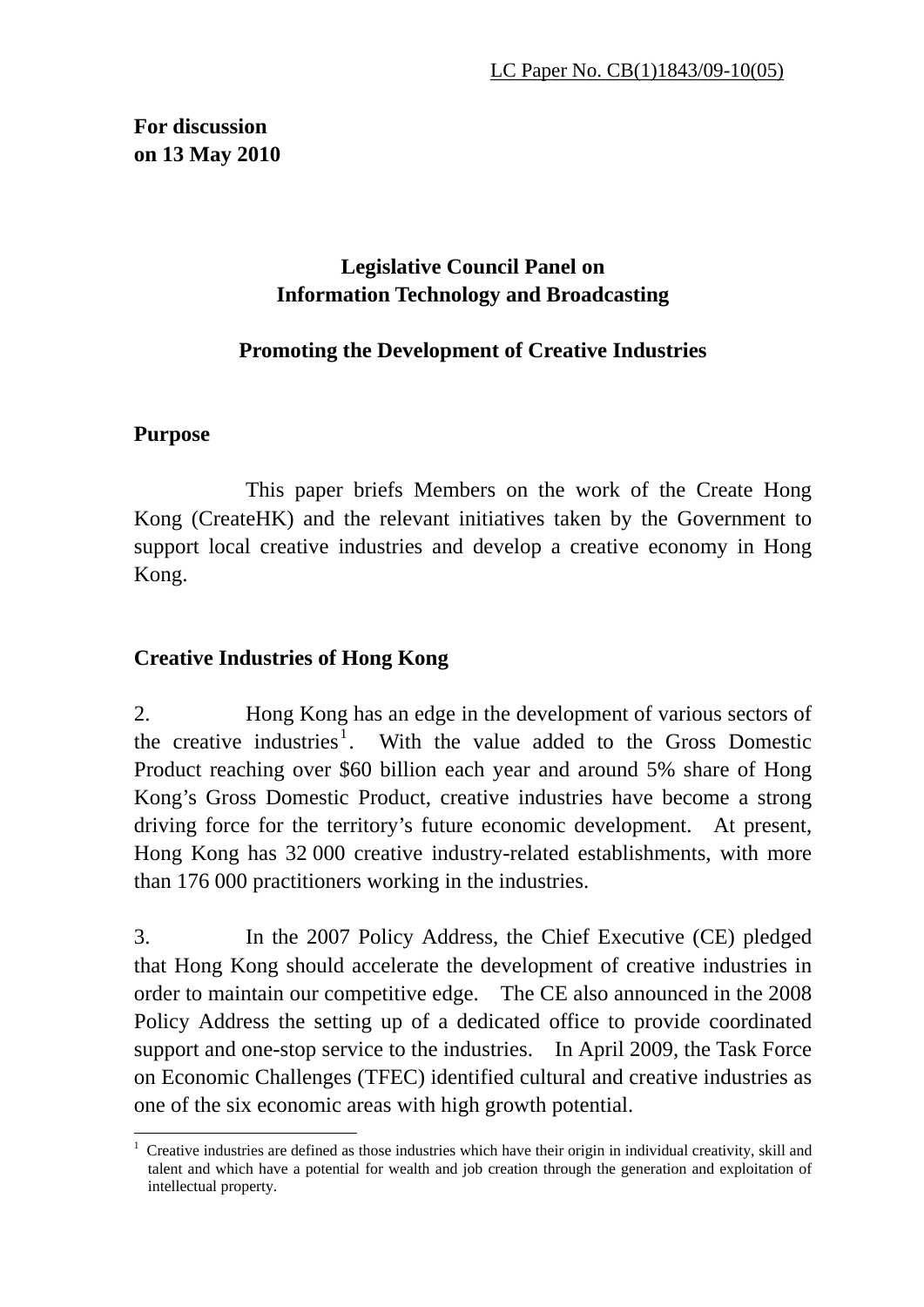### **Establishment of CreateHK**

4. In May 2009, the Government put together existing resources to establish CreateHK to spearhead Government's efforts in speeding up the development of creative industries.

5. The Head of CreateHK was engaged by open recruitment and has taken up the responsibility for the overall management of CreateHK, i.e. formulating policies, strategies and initiatives for the development of creative industries; and collaborating with the industries and other organisations to provide one-stop services for the promotion of creative industries.

6. Since its establishment, CreateHK has maintained close contact with the various creative industries organisations and establishments within the territory, and explores with the local creative industries to identify scope for collaborative projects to support the development of the industries.

## **Funding Schemes Administered by CreateHK**

7. To further strengthen the Government's support to the creative industries, the Financial Secretary announced in the 2009-10 Budget the setting aside of \$300 million to provide financial support to the creative industries. The CreateSmart Initiative (CSI) was subsequently established in June 2009 with the Legislative Council's approval to provide funding support for projects conducive to the development of Hong Kong's creative industries. We have also established a vetting committee comprising representatives of the industries, academics, etc. to support CreateHK in assessing the funding applications. The membership list of the vetting committee is at **Annex A**. We have thus far received over 60 applications, and have approved 23 of them, with the total amount of funding allocated reaching \$43 million. A list of the approved projects under CSI since its establishment is at **Annex B**.

8. Other than CSI, CreateHK also administers the \$250 million DesignSmart Initiative (DSI), and the \$320 million Film Development Fund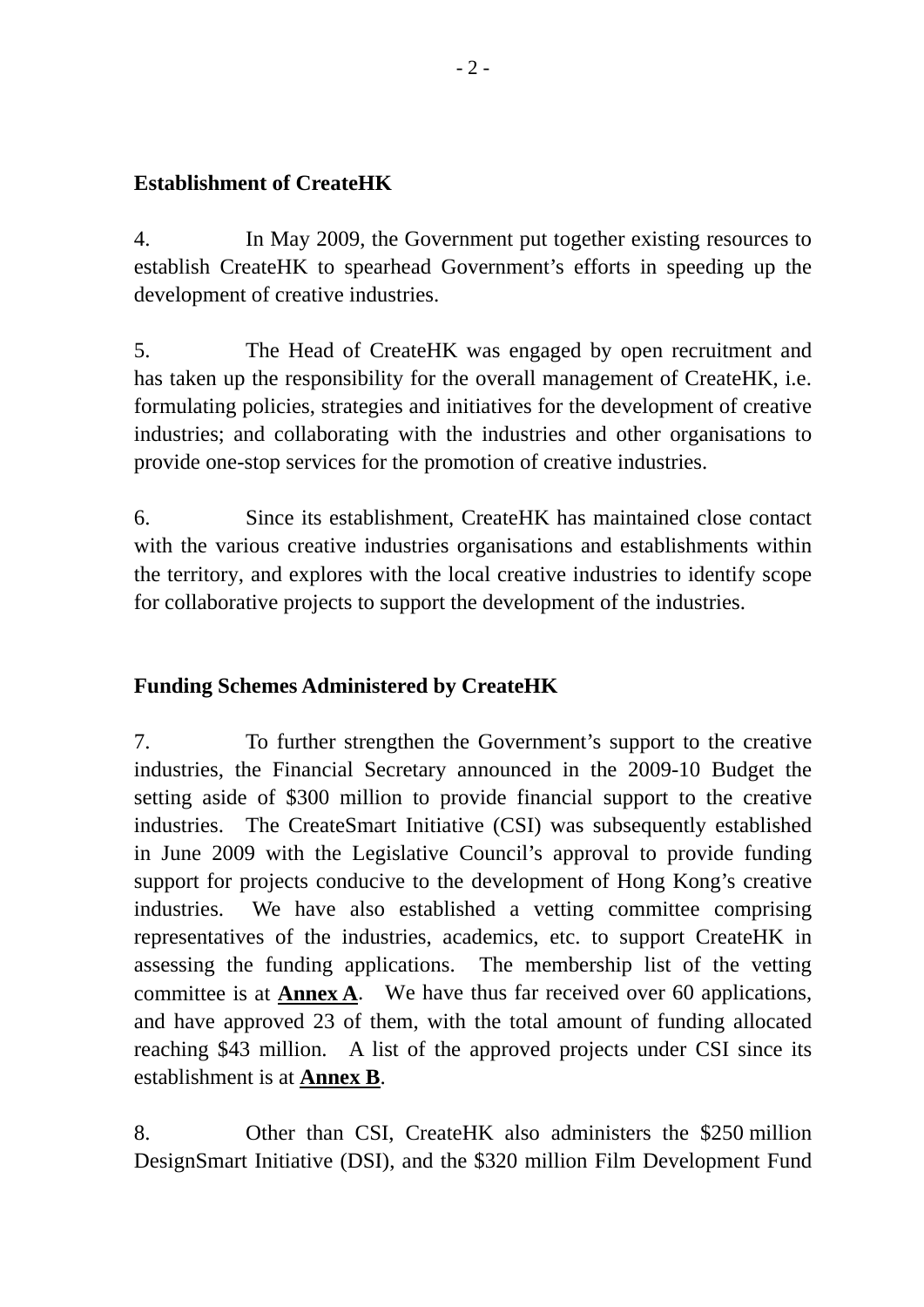(FDF). To date, we have received 470 applications to DSI, and approved 323, with total funding of \$145 million allocated. For FDF, we have processed 23 "film production financing" applications and approved 12, with total funding of \$33 million allocated; and received 89 other film-related applications, and approved 58, with total funding of around \$100 million allocated.

#### **Strategies to Develop Creative Economy**

9. After consultation with the Legislative Council and the industries, the Government promulgated with the establishment of CreateHK and the CSI a seven-pronged strategy to drive the development of creative industries in Hong Kong. These strategies are –

- (a) nurturing a pool of creative human capital which forms the backbone of our creative economy;
- (b) facilitating start-ups and development of creative establishments;
- (c) generating demand for innovation and creativity and expanding local market size for creative industries;
- (d) promoting creative industries on the Mainland and overseas to help explore outside markets;
- (e) fostering a creative atmosphere within the community;
- (f) developing creative clusters in the territory to generate synergy and facilitate exchanges; and
- (g) promoting Hong Kong as Asia's creative capital.

The key initiatives taken by the Government in collaboration with the industries under each of the above seven strategic areas are set out in the ensuing paragraphs.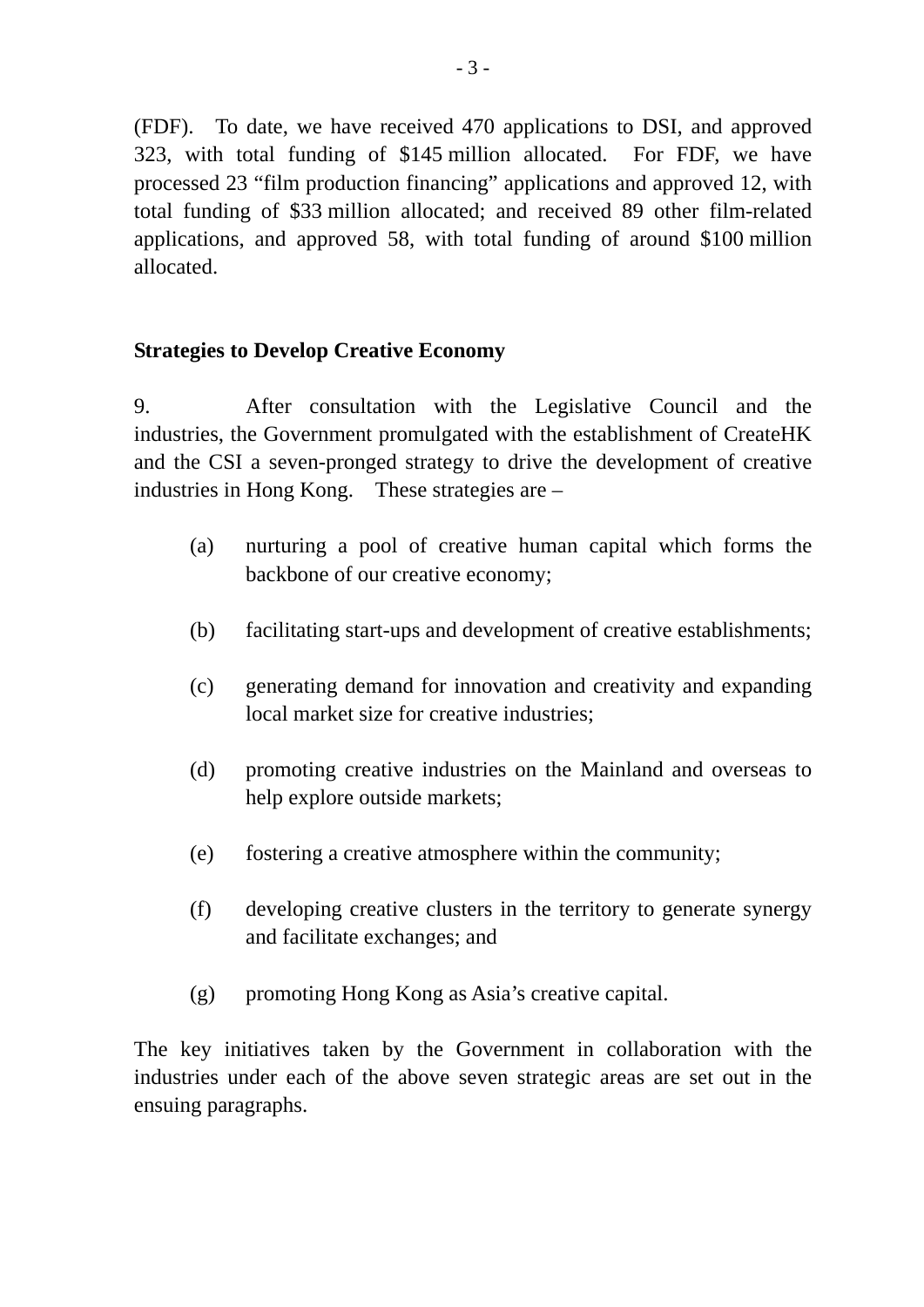## **(1) Nurturing Creative Human Capital**

#### *Inspiration Programme*

10. With funding support from the FDF, the Hong Kong Comics and Animation Federation and the Hong Kong Productivity Council have implemented the "Introducing Animation Film Arts to the New Senior Secondary Curriculum" project to enrich students' knowledge of art creation and appreciation through animation and films. A "Film and Animation Teaching Kit", with materials and illustrations from animation and films, has been developed to facilitate teachers' delivery of the new secondary school curriculum of visual arts in an innovative manner. Since September 2009, four schools have participated in the pilot use of the teaching kit, which will be introduced to all senior secondary schools in September 2010. We are planning to further introduce creative elements of architecture and design into secondary school curriculum so as to expose our secondary students to more creative elements in order to enhance their creativity development.

11. We sponsored the Hong Kong Institute of Contemporary Culture (HKICC) to organise the inaugural "Make a Difference (MaD)" Forum in January 2010. The three-day event was designed to encourage youngsters between the age of  $16 - 30$  to develop creative thinking skills, ignite their entrepreneurial spirit and inspire them to think big and international. Renowned international luminaries comprising young entrepreneurs and thought leaders were invited to share their experiences and thoughts with the participating youths in the forum. A range of activities were also organised to enhance the youths' creativity and invite their active participation in the event. The 2010 MaD attracted the participation of 800 youngsters, including some from the Mainland, Macau, Thailand, South Korea and the United States. Given participants' positive response, the MaD Youth Forum will again be held in January 2011 and the event is likely to develop into an annual signature event of Hong Kong in the creative field.

12. We have supported a project which helps further develop the documentary filmmaking skill base in Hong Kong by grooming budding talent to produce documentaries with international appeal. The project, titled "Hong Kong to the World", is co-organised by Radio Television Hong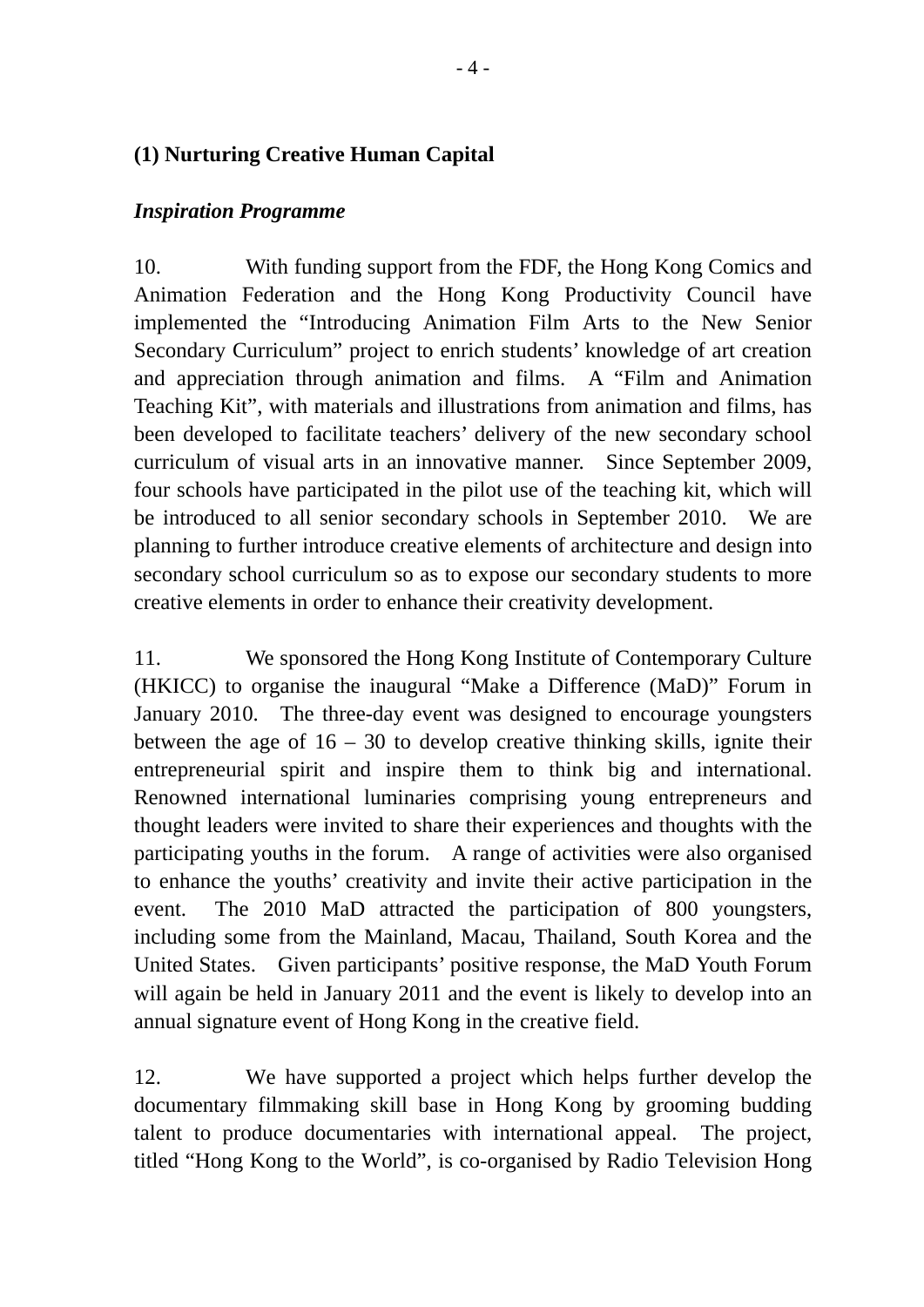Kong (RTHK) and the National Geographic Channel (NGC), and consists of workshops and a competition for local talent to produce documentaries about Hong Kong to be broadcast by RTHK and through NGC's global channels. It is believed that the project would help local television production talent to gain valuable international exposure and further develop their production skills and capability for reaching international standard.

## *Training Programme*

13. The Hong Kong Baptist University (HKBU) set up its Academy of Film in June 2009 and offered four film-related professional higher diploma programmes in September 2009. We funded the HKBU to procure start-up equipment for the Academy with a view to nurturing film talent to support the long term development of the local film industry.

14. The Federation of Hong Kong Filmmakers, with funding support from the FDF, will organise a Film Professionals Training Programme from September 2010 to May 2011. The Programme aims to provide specialized technical training on various streams of the film industry. These students will be able to work hands-on and to join the labour market immediately upon graduation, thereby supplying a useful workforce to the local film industry at frontline level and helping to alleviate manpower shortage encountered by the local industry.

## *Recruitment Campaign*

15. We have supported a project titled "Industry Promotion and Talent Recruitment Campaign for Hong Kong Online Game Industry" whereby a recruitment campaign was held during the Asia Game Show and Online Game Show 2009. 19 game companies participated in the Campaign and 100 posts were offered. Similar recruitment campaigns would be held in various other venues in 2010.

## *Internship and Trainee Programmes*

16. We have sponsored the Association of Accredited Advertising Agencies of Hong Kong (HK4As) to launch the "HK4As Student Internship Programme" and "HK4As Graduate Trainee Programme" in 2009, creating in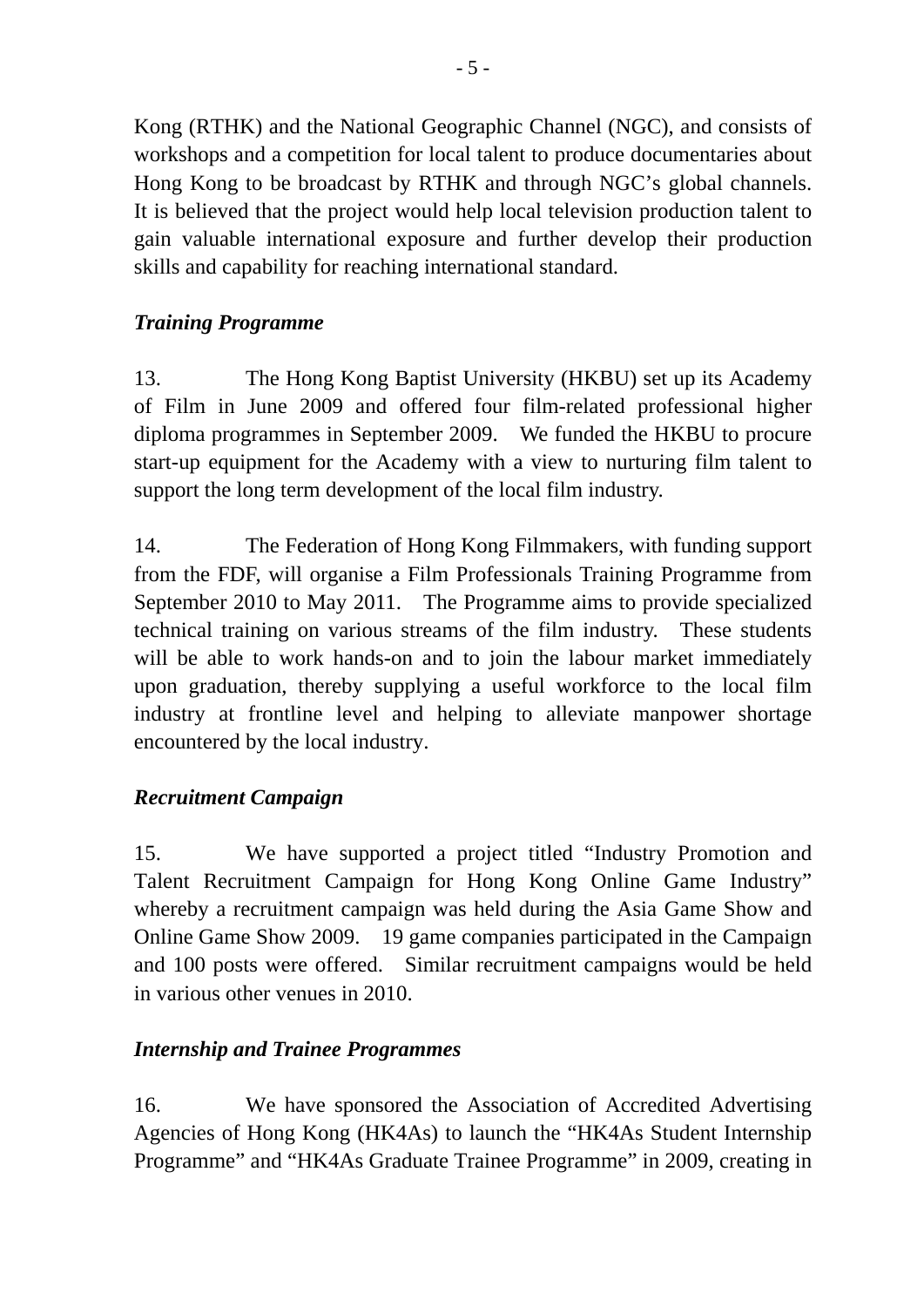total 100 job openings for university students and fresh graduates respectively. The Programme aims to provide genuine work experience to local students and graduates for them to better prepare for entering the advertising field. In view of the positive response, HK4As has obtained CSI funding support to launch the 2010 edition of the two programmes with additional offerings.

17. The Hong Kong Designers Association (HKDA) has launched the "Design Trainee Programme" with 50 job offerings with sponsorship from CreateHK. The graduates worked as trainees at the participating design agencies to enable them to acquire the requisite hands-on skills and knowledge to enter the design field.

## *Grooming Practitioners to the Next Higher Level*

18. As a flagship educational programme organised by the Hong Kong Design Centre (HKDC), the "Reinventing with Design (ReD) 2009" project was designed to help local businesses stay ahead of changing market demands and create value through the use of design. Organised in June 2009, the three-day programme comprising forums and workshops provided practical knowledge on topics including design practices, innovation management, product design, green design and fashion design.

19. We supported through the CSI the "Digital Entertainment Leadership Forum (DELF) 2010" organised by the Cyberport in March 2010, which attracted participation from 12 countries/regions. The DELF 2010 activities included sharing by five-time Oscar Award winner Mr Richard Taylor as well as a series of inspiring workshops for local industry practitioners.

## *Competitions and Awards*

20. With support from CreateHK, the Hong Kong Apparel Society organised its flagship event "Fashion World Talent Awards (FWTA)". The competition, which combined three creative areas in the fashion field, viz. fashion designers, image stylists and fashion photographers, was designed to discover new creative talent in the fashion business for further grooming. The Grand Final took place in March 2010 and the whole event was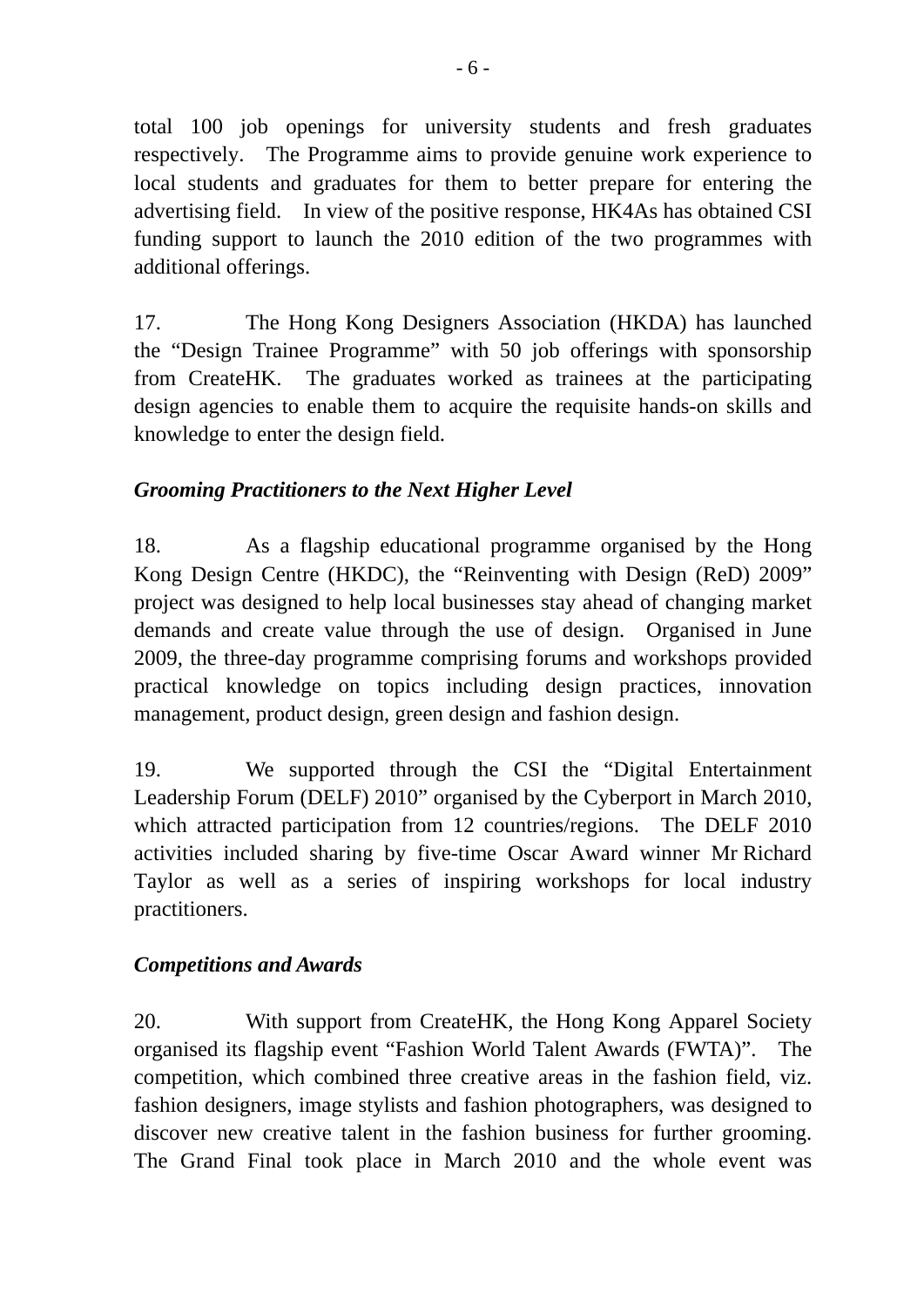broadcast in local television. It is also available on the web for worldwide audience.

21. We support creative talent to take part in renowned international competitions, with a view to providing opportunities for them to gain exposure and recognition, and raising Hong Kong's status as a creative capital in the international arena. It will also attract the attention of other places about Hong Kong and help expand our overseas market. For instance, we are providing funding support to the Association of Accredited Advertising Agencies of Hong Kong (HK4As) for winners of the HK4As Kam Fan Awards and the HK4As Young Creative Competition to attend International Awards and competitions/workshops respectively. These include the well recognised international awards such as the Cannes Lions as well as young advertising talent competitions such as the Young Spikes. We are also sponsoring winners of the Hong Kong Award for Industries for Consumer Product Design to compete in world renowned design competitions.

22. Under the FDF, we also have a programme to support Hong Kong films for participating in international film festivals. The film "Echoes of the Rainbow"(《歲月神偷》), which was supported by FDF, was awarded the Crystal Bear for the Best Feature Film in the Generation section of the  $60^{th}$  Berlinale 2010.

## **(2) Facilitating Start-ups and Development of Creative Establishments**

## *Small-to-Medium Budget Film Productions*

23. The FDF has been supporting the production of small-to-medium scale films. A total of 12 productions have been supported by the FDF. Amongst them, 9 were submitted by small-scale film production companies, including independent production houses which do not have their own distribution network. Moreover, there are six directors and five producers who took part in the production of a feature film for the first time. This shows that the FDF has played a positive role in nurturing film talent and succeeded in providing finance to the small-scale film production companies for film production, thereby creating a larger mass of film activities for the local film industry.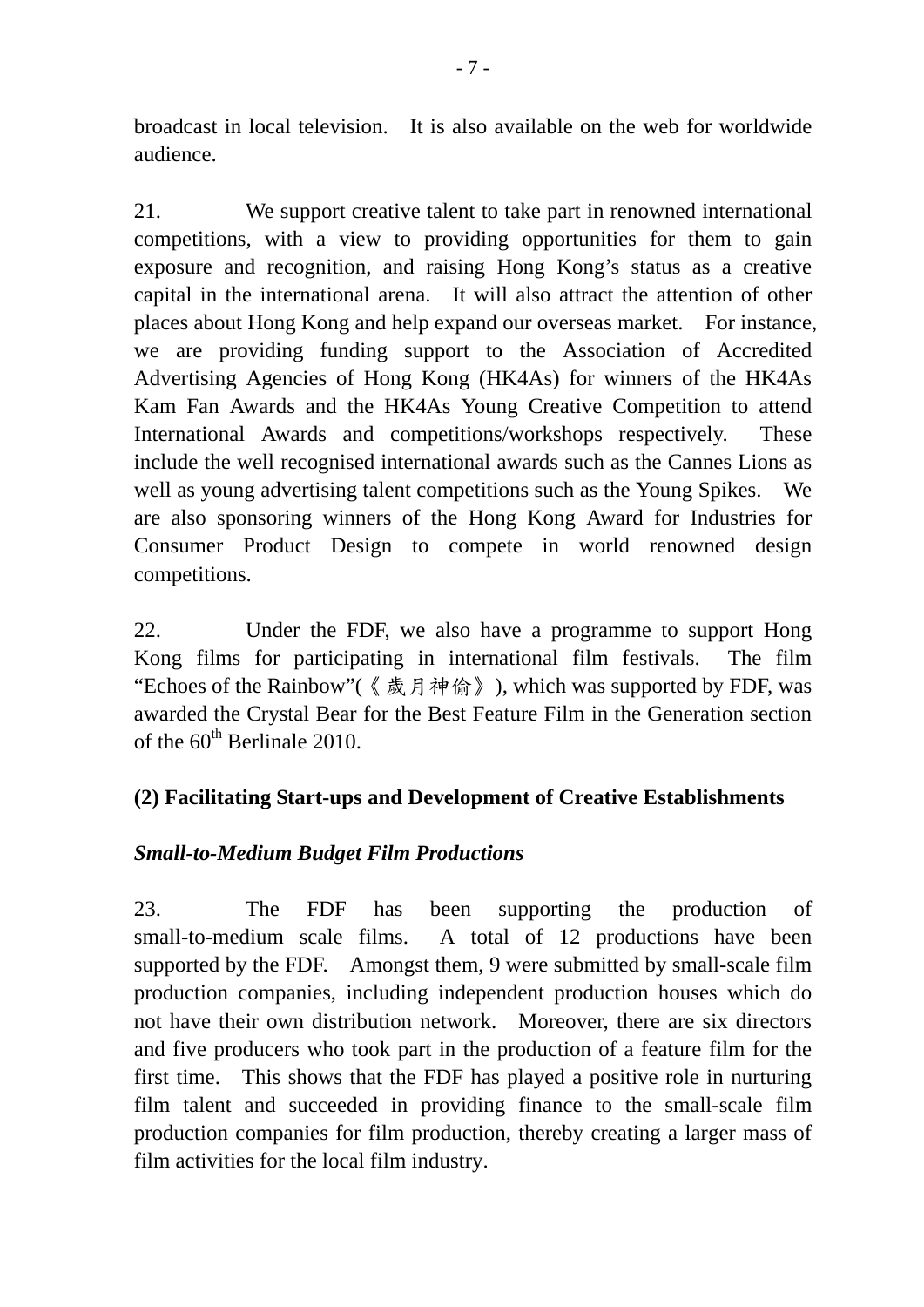24. We have introduced measures to improve the operation of the FDF Scheme with the support of the Legislative Council, which include, raising the upper limit of the production budget of a film project to be supported by the FDF from \$12 million to \$15 million and raising the upper limit of Government's contribution per approved film project from 30% to 40% of the production budget. These measures have been implemented with effect from April 2010 and are welcomed by the local film industry.

## *Start-ups in Creative Industries*

25. Under the theme of "Finding Perfect Angels: Early Stage Investors Backing Creative Start-ups", the CSI-sponsored project "Cyberport Venture Capital Forum (CVCF) 2009" was held in November 2009 at the Cyberport and provided a two-way platform to link up the venture investment community and the entrepreneurs in the local digital media, digital content and information and communication technology industries.

26. To facilitate design start-ups, a Design Incubation Programme (DIP) has been operating at the InnoCentre. During the two-year incubation period under the programme, each incubatee is eligible to a financial assistance package to help cover part of the costs in office rental, operation, business promotion and development, training, and technical and management matters, subject to a maximum of \$500,000. As at end-March 2010, 62 design start-ups have been admitted to the InnoCentre as incubatees. These incubatees have so far won 28 awards including the prestigious iF Product Design Awards based in Germany, and have applied for 35 intellectual property rights.

27. With funding support from the Government, the Cyberport's IncuTrain programme aims to support the development of Hong Kong's digital entertainment industry. The programme provides office space, access to specialized hardware and software facilities, business development advice, legal services and marketing support to the incubates at discount rates. The first phase of the project ended in 2009. In December 2008, the Finance Committee of the Legislative Council approved additional funding for further extending the programme.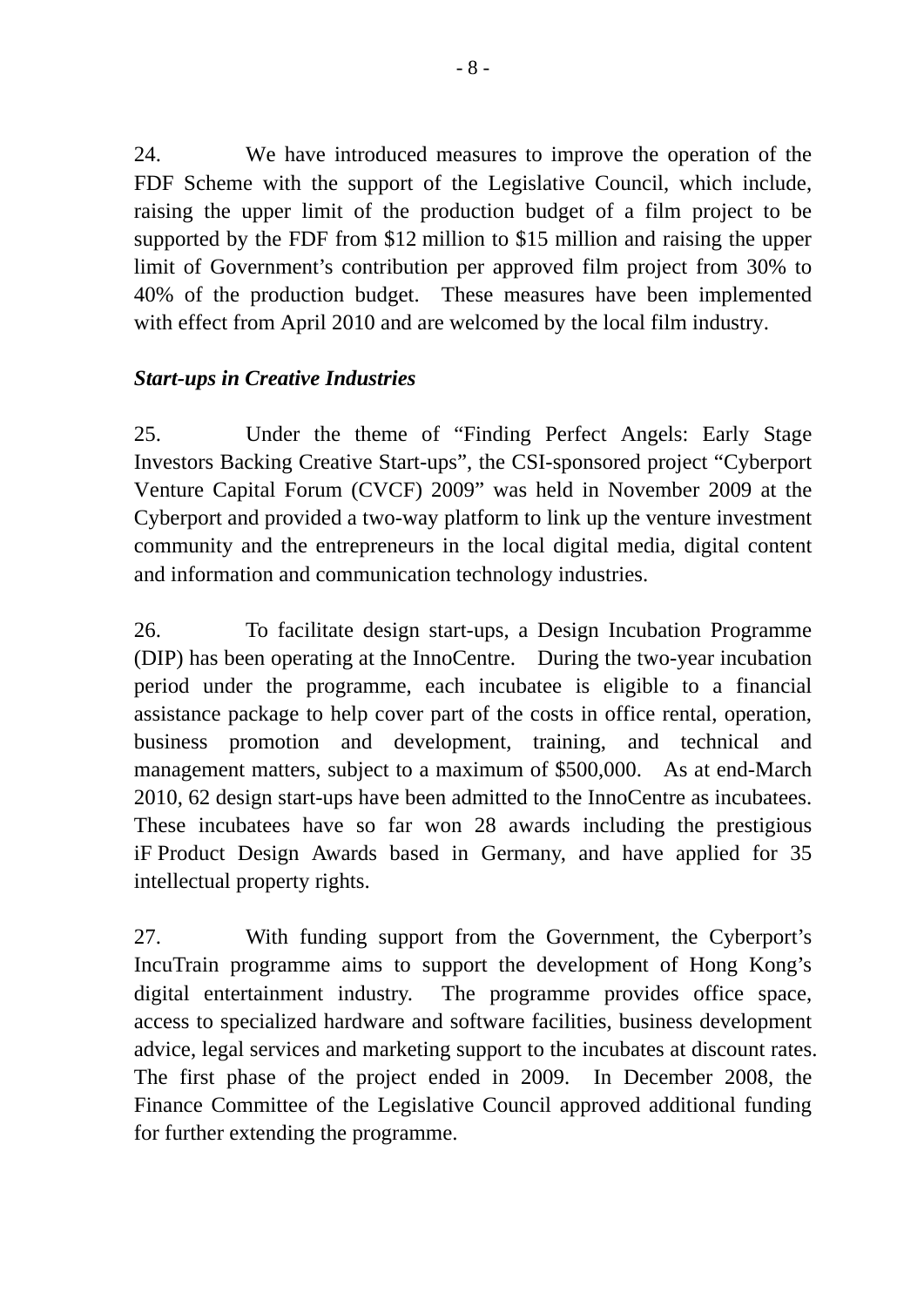28. As of July 2009, over 400 headcounts were created among the Cyberport incubatees and alumni, and over 65 original intellectual properties (IPs) were generated. A digital entertainment cluster has been formed, and phase 2 project aims to support up to 55 incubation companies. Overall, as in March 2010, a total of 108 companies have been admitted as incubatees, out of over 230 applications.

## **(3) Generating Demand and Expanding Local Market for Creative Industries**

### *New Technology and New Demand*

29. The film industry responded with enthusiasm to the 3-D film-related events staged at the Hong Kong International & TV Market (FILMART) 2010. It is estimated that over 2 000 visitors from all over the world visited the "Hong Kong 3-D Film New Action Pavilion" and attended its related workshops and conferences. Feedback from attendees indicated that the events enabled film workers to learn from world-renowned 3-D experts the production techniques of 3-D movies, which helped enhance the standard of the local production and post-production industries.

30. We supported projects initiated by the industries that make use of technologies to expand their markets. We supported a "New-generation Global Promotion and Distribution Platform for Hong Kong Comics" which seeks to develop a platform for on-line and mobile distribution of Hong Kong comics works. This would enable Hong Kong comics to expand its market through the Internet. We also supported the Hong Kong Institute of Architects on the launch of the "Archinet / Archimap" project which aims to promote Hong Kong's architectural services through demonstrating the architectural works in Hong Kong via an online platform. It would help local architectural industry to showcase its works and explore new markets on the one hand, and provide a user-friendly database for potential clients and the public to gain easy access in searching for Hong Kong's architectural excellence on the other hand.

#### *Blending with New Partners*

31. The Design-Business Collaboration Scheme (DBCS) of the DSI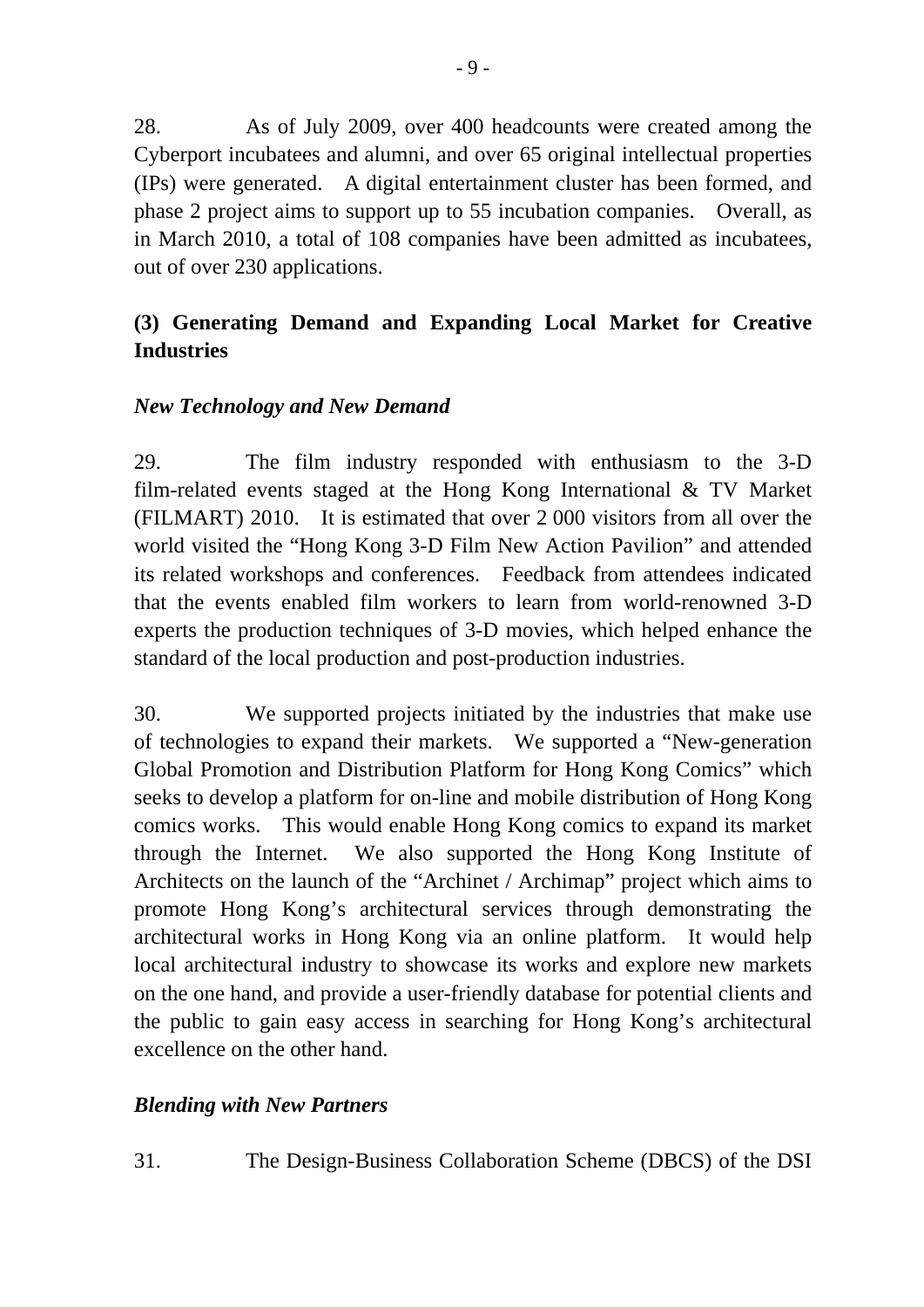promotes the interest and investment of small-and-medium-sized enterprises (SMEs) in relation to utilising design and transforming design activities into tradable deliverables. Funding support is given in the form of a matching grant, with DBCS funding supporting 50% of the project cost or \$100,000, whichever is the less. It has been successful in generating demand for design which is beneficial to both the design companies and the SMEs. As at end-March 2010, 271 DBCS projects totalling \$20 million have been

## **(4) Promoting Creative Industries on the Mainland and Overseas**

## *Mainland Markets*

approved.

32. We have collaborated with the Hong Kong Trade Development Council (HKTDC) to organise the "Hong Kong Design and Branding Seminar Series in the Pearl River Delta Region" to promote the engagement of Hong Kong companies with expertise in design and branding to assist Mainland enterprises to add value to their businesses. For 2009, five programmes comprising forums, mini-exhibitions and business matching events were held in Dongguan, Foshan, Guangzhou, Shenzhen and Zhongshan respectively and were extremely well received. The 2010 Series will extend the programme to be conducted at Humen, Jiangmen, Guangzhou, Xiamen and Quanzhou during June to September 2010 to further extend the project's reach.

33. The World Exposition 2010 Shanghai China ("Shanghai Expo"), which was opened on 1 May 2010, is expected to attract 70 million visitors to Shanghai. To introduce to the Mainland market as well as the visitors to Expo Hong Kong's creative industries and their achievements, we supported through CSI a "Hong Kong: Creative Ecologies – Business, Living, Creativity" project initiated by the HKDC. The six-month project to be launched in May 2010 comprises exhibition and forums, and aims at showcasing Hong Kong's creative talent and the local creative industries' global influence.

#### *New Film Directors in New Film Shows*

34. The Film Development Council (FDC) initiated the "Hong Kong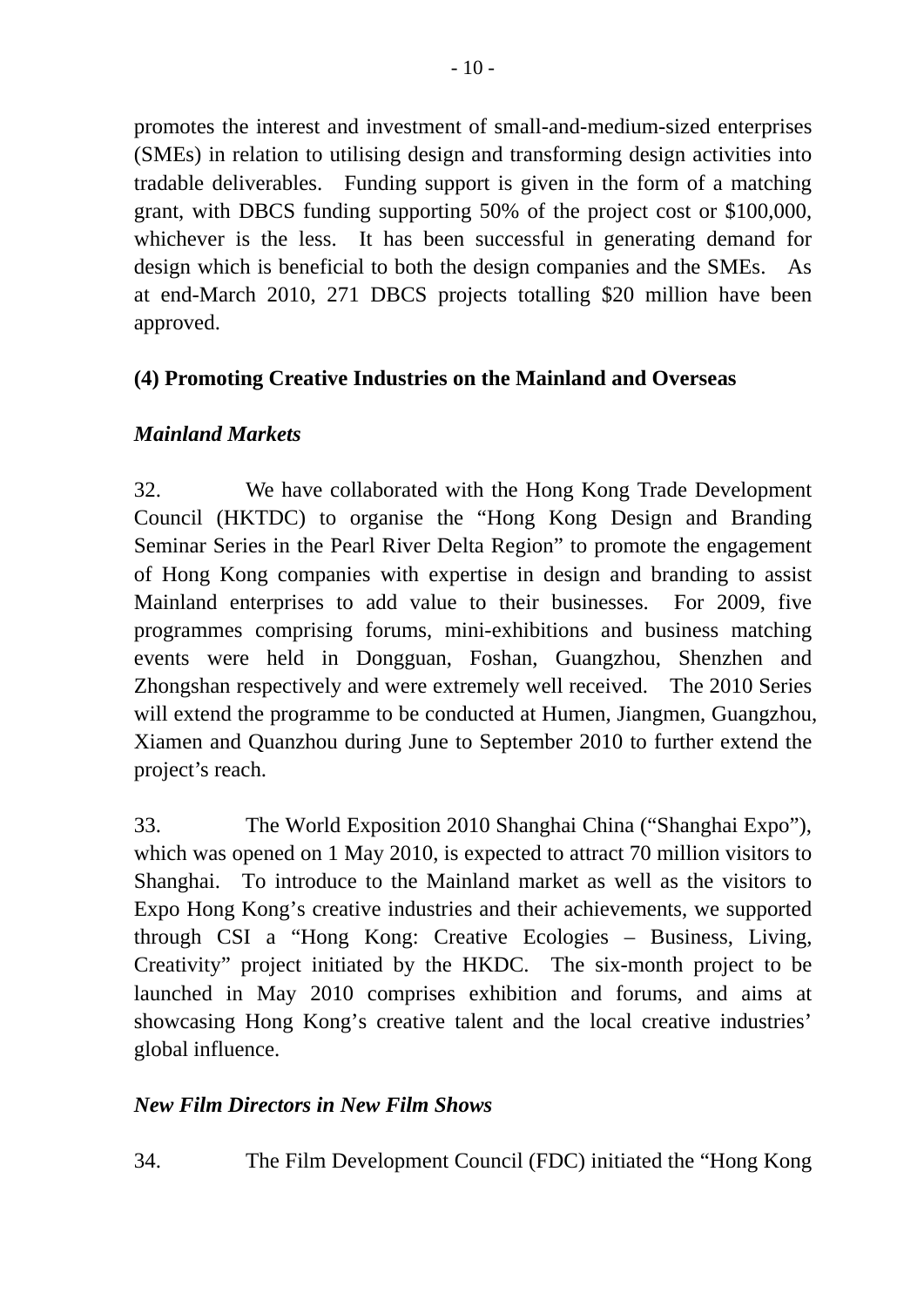Film New Action", a large-scale promotional project to revitalise Hong Kong's film markets, promote Hong Kong's new generation film directors, and the 3-D film-making technology and services in Hong Kong since December 2008. Under the project, a series of activities including two "Film Cooperation Business Matching" visits to Beijing and Guangzhou were organized in July 2009 and January 2010 respectively to help explore more collaborative opportunities between the Hong Kong new generation film directors and film investors in the Mainland. Results were encouraging. More than ten new generation film directors have identified potential investors and over ten film projects are in the process of deal negotiation. One of the film projects has already come to a successful deal and is now in the process of production. To keep up the momentum, the FDC is planning to organize more business matching activities in the Mainland.

35. CreateHK is also collaborating with the FDC to organise a Hong Kong Film Show in Guangzhou in end-May 2010 with a view to enhancing Mainland audience's interest in Hong Kong films. A similar film show in Shanghai is being planned for staging in the last quarter of 2010 to promote Hong Kong films in the Mainland during the Expo period.

## *Overseas Markets*

36. To promote local creative industries overseas and help explore outside markets, we have supported through the CSI Hong Kong's participation in regional and international events to promote Hong Kong creativity. These include the MIPCOM 2009 held in France and the Special Interest Group on Graphics and Interactive Techniques (SIGGRAPH) Asia Conference 2009 held in Japan.

37. Moreover, with funding support from CreateHK, the Hong Kong Productivity Council (HKPC) organised a mission to participate in the DigiCon6 Awards 2009 held in Tokyo, Japan, whereby two Hong Kong-produced animations won key awards out of over 2 400 entries from around Asia.

38. CreateHK also sponsored HKTDC the setting up of a Hong Kong Pavilion in the  $61<sup>st</sup>$  Frankfurt Book Fair in 2009. Held annually in mid-October in Frankfurt, the Book Fair is the largest of its kind, and the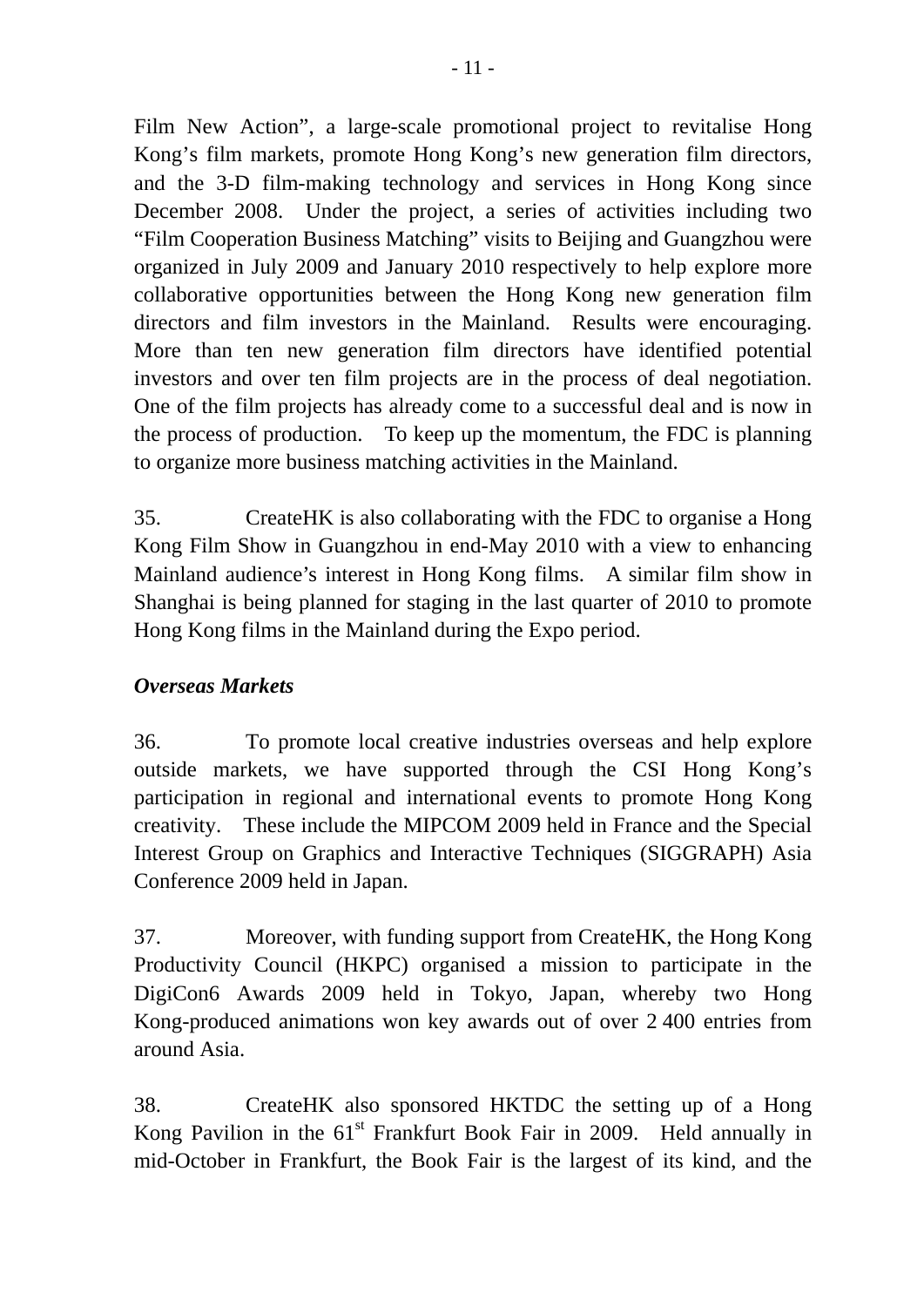most important marketplace for books, media, rights and licences worldwide. The pavilion showcased to the world how Hong Kong evolved into a regional publishing and printing hub and offered a quick tour of the works of some of the city's most acclaimed creative talent. Hong Kong's participation has also strengthened the cooperation between writers and industry professionals of Hong Kong and their counterparts in Germany and beyond.

39. We are supporting Hong Kong Institute of Architects (HKIA) to set up a Hong Kong Pavilion at the  $12<sup>th</sup>$  Venice Biennale International Architecture Exhibition from August to November 2010. The Venice Architecture Biennale is one of the most prestigious, spectacular and influential architectural exhibitions in the world. It will provide excellent opportunities for our architectural industry to exchange with overseas counterparts, promote their architectural design in the international arena, and develop overseas market.

## **(5) Fostering a Creative Atmosphere within the Community**

## *Media Publicity*

40. To enhance the community's interest in design and providing exposure and inspiration, the HKDC has been commissioning RTHK for producing TV series on design with funding support from the DSI. Following two successful series in the past few years, the Chinese version of the third eight-episode TV series titled "Design Cities" was aired from December 2009 to February 2010 on TVB Jade. Featuring eight design cities around the world, this TV series has won a number of international awards<sup>2</sup> and has achieved good publicity effect to promote the use of design in the community.

## *Creative Programmes*

41. With CreateHK's funding support, the Hong Kong Ambassador of Design (AoD) organised a fortnight of creative and cultural events titled "DETOUR 2009" in end 2009 at the Former Hollywood Road Police Married

 $\overline{a}$ 2 Awards won are (i) Award of Excellence, cinematography, Accolade Competition (for the episode on Kyoto); (ii) Award of Merit, feature documentary, Accolade Competition (for the episode on Berlin); and (iii) Certificate of Merit, educational program, Hugo Television Awards 2010 (for two episodes on Copenhagen and San Paulo respectively).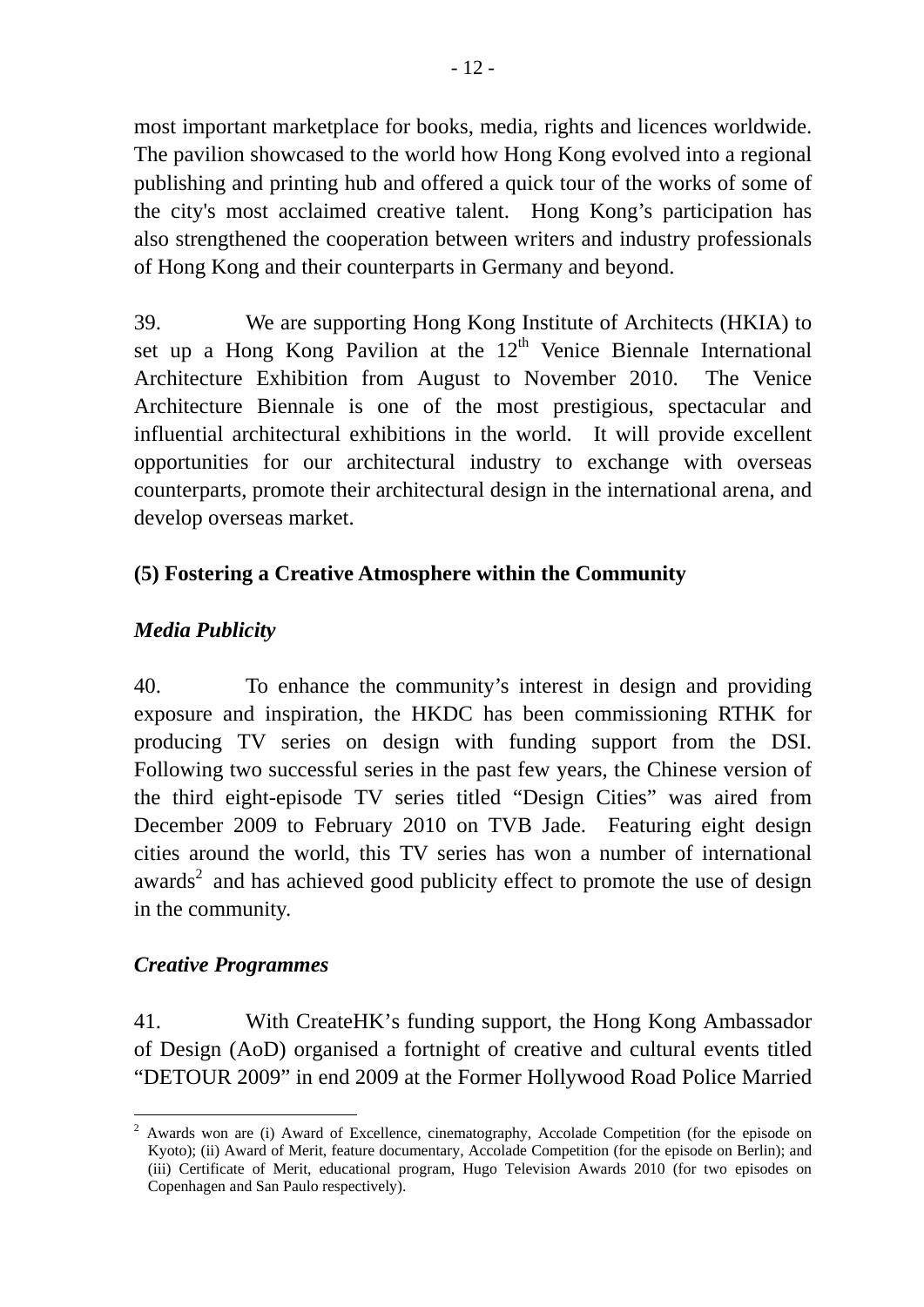Headquarters and at other venues around Hong Kong. The AoD aims to arouse a wider public interest in design, encourage cross-disciplinary and cross-border dialogue between the design professionals from Asia and the world, and promote creativity among Hong Kong students and youth through participation.

## *Exhibitions and Awards*

42. We have sponsored various creative exhibitions, such as the "Inno Design Tech (IDT) Expo" and the "Hong Kong Music Fair", to arouse public interest and appreciation towards design, technology and music industry. The IDT Expo 2009 attracted more than 30 000 visitors from both the trade and the public.

43. The Hong Kong leg of the DigiCon6 Awards 2009, organised by HKPC and mentioned in paragraph 37 above, helped foster the local creative atmosphere, recognised the outstanding achievements of digital artists and promoted Hong Kong-produced animations to both overseas and local audiences. The participation of the local digital entertainment industry in the Hong Kong leg of the competition was overwhelming. A series of promotional events was held in Hong Kong to publicise the achievements of the animation artists and arouse public interest.

# **(6) Developing Creative Clusters in the Territory**

44. The InnoCentre Incubation Programme, funded by CreateHK, provides a one-stop shop and a focal point for support and services related to design. It forms a cluster for designers and design-related activities. Apart from start-ups from various design streams, some well established design firms are also tenants at the InnoCentre to fortify the clustering effect. The details are provided at paragraph 26 above. The Cyberport has also formed a cluster of digital entertainment companies, with details set out in paragraphs 27-28 above.

45. It is the Government's plan to build on existing strength and develop creative cluster within the community. Against this background, the Government recently launched the invitation for proposal exercise to revitalise the Former Hollywood Road Police Married Quarters for creative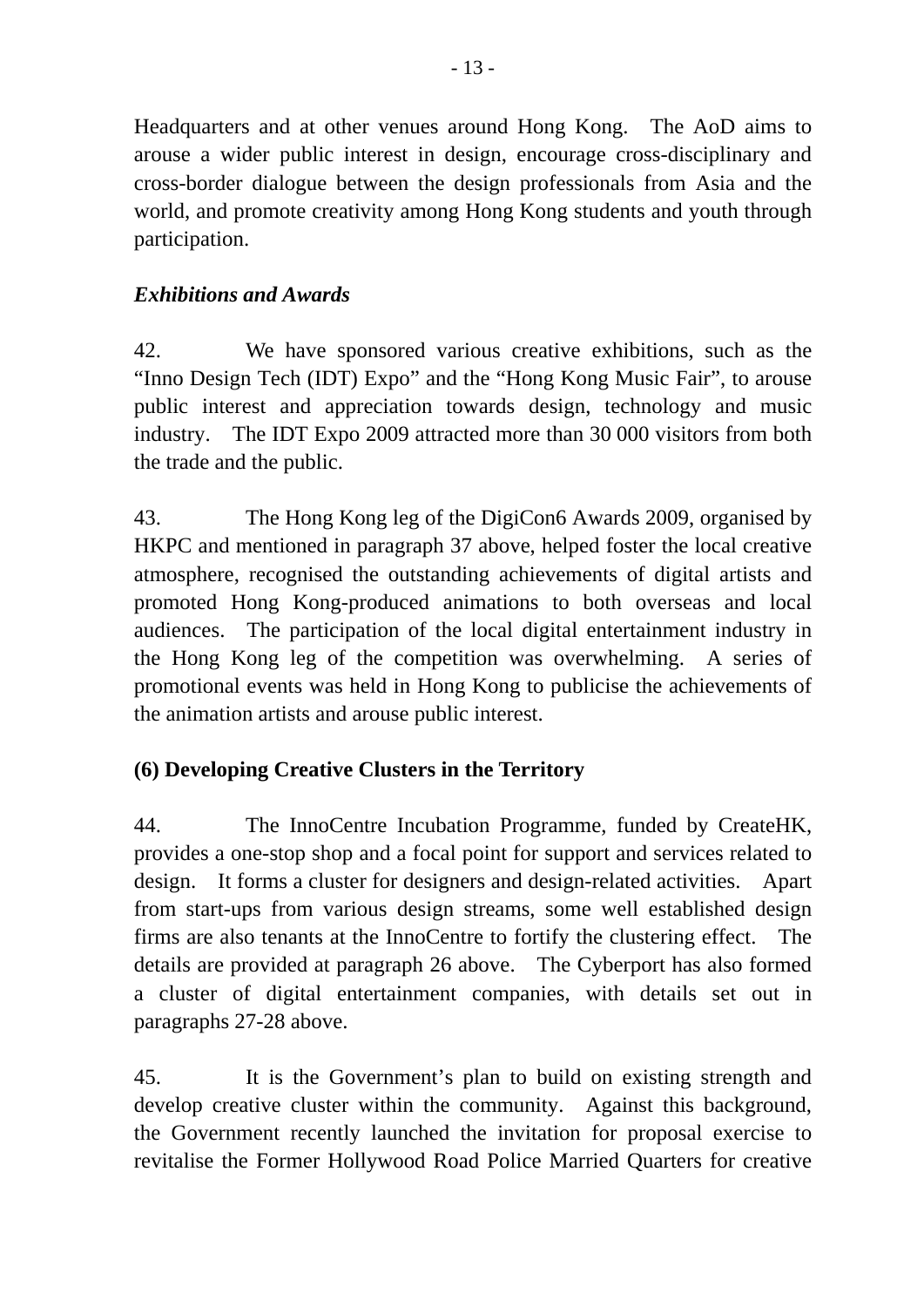industries purposes. The exercise is expected to complete by the end of this year. We expect that the operator selected from this exercise will turn the site into an iconic creative industries centre which provides momentum to speed up development of creative industries in Hong Kong.

## **(7) Promoting Hong Kong as Asia's Creative Capital**

## *Major Events*

46. We aim to promote Hong Kong's position as the regional creative capital by supporting the organisation of large-scale events at regional and international level. For example, we have been supporting the organisation of the Business of Design Week (BoDW), which is the largest annual design event in Asia and one of the leading design events in the world. The BoDW attracts some 50 000 attendees and visitors annually, with participants coming from the Mainland and other parts of the world. It has attracted world attention and many countries are interested to become its partner. Leading design countries including the United Kingdom, Italy and Netherlands were past partner countries of BoDW. France was the partner country in 2009 and Japan is the partner country in 2010.

47. The annual Entertainment Expo organised each year puts together major events in the field of film, television, music and digital entertainment for synergy and momentum. It has developed into one of the most prestigious and prominent entertainment events to be held in Asia.

48. We are supporting Hong Kong's bid to host the 2011 SIGGRAPH Asia Conference. Hosting SIGGRAPH Asia 2011 in Hong Kong will benefit the digital entertainment, computer graphics and visual effects industries by promoting their works and helping local practitioners to explore Mainland China and overseas markets. The conference will also provide capability building and networking opportunities for local talent, as well as foster Hong Kong's position as a place for regional exchange and collaboration. It is expected that more than 2,500 visitors will be attracted to the event in Hong Kong in 2011 if the bidding for Hong Kong as the host city is successful.

49. It is our plan to help foster the creative atmosphere within the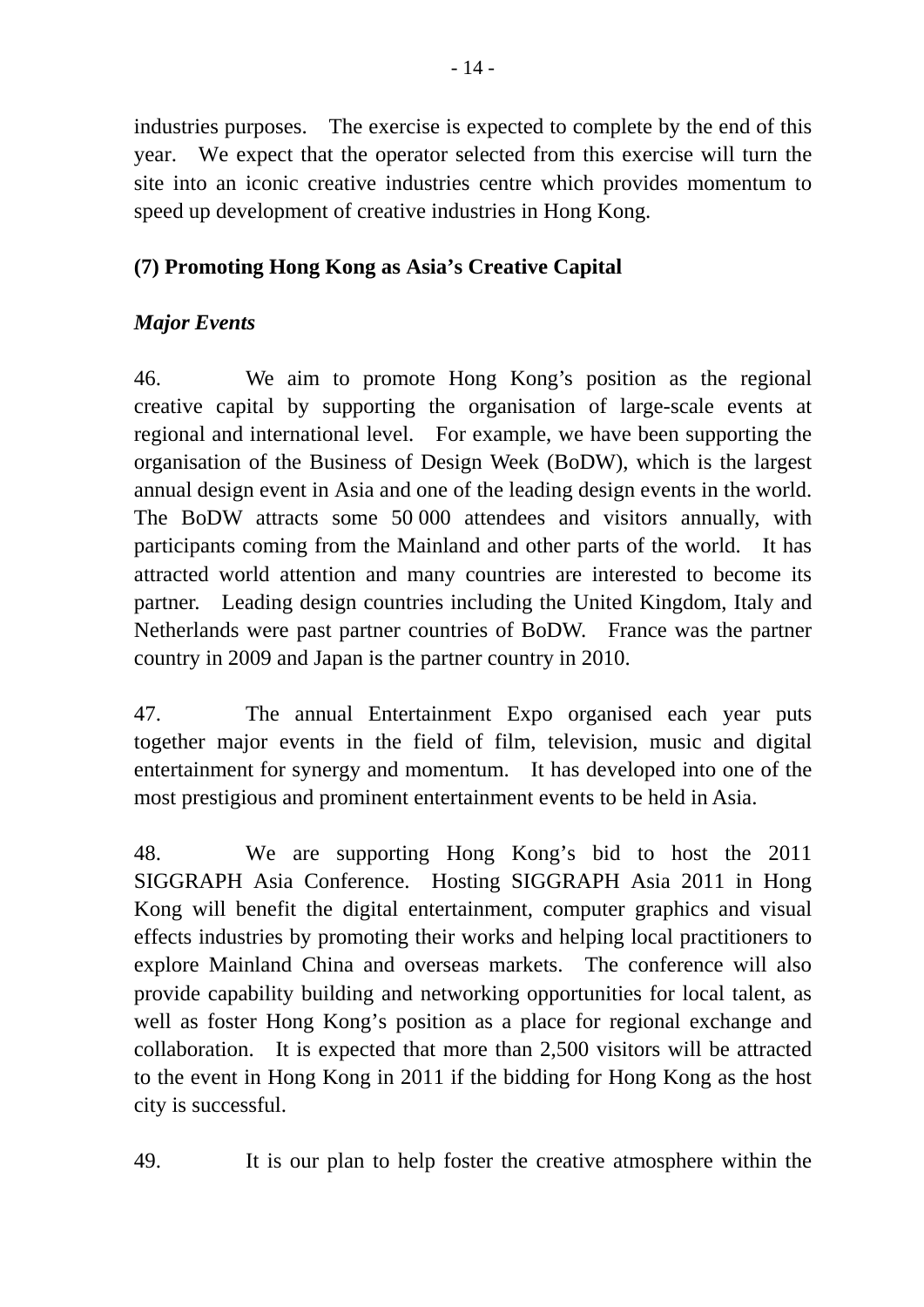community by supporting a series of large scale creative events to be held in Hong Kong throughout the year. With our support and the industries' efforts, there is now an eventful annual calendar of creative activities, as set out in **Annex C**. We will continue to encourage and support the organisation of creative events in Hong Kong to further enrich the calendar and to strengthen our position as the creative capital in Asia.

### **Research**

50. In order to build up Hong Kong as the knowledge base for creative industries research in the Greater China region, we have supported the Hong Kong Institute of Contemporary Culture, in collaboration with leading academic institutions and relevant organisations in the region, to conduct strategic researches on creative industries in the Greater China Region. The preliminary research results will be promulgated in forum to be organised in Shanghai during the Expo period. This will help to put Hong Kong in the forefront of the development of creative industries in the Greater China region.

#### **Conclusion and the Way Forward**

51. Over the past 12 months, CreateHK has collaborated with various sectors of the creative industries to work jointly for projects conducive to the development of the local creative industries. We will continue with these efforts and identify collaboration opportunities that would further boost the development of creative industries in Hong Kong.

**Communications and Technology Branch Commerce and Economic Development Bureau May 2010**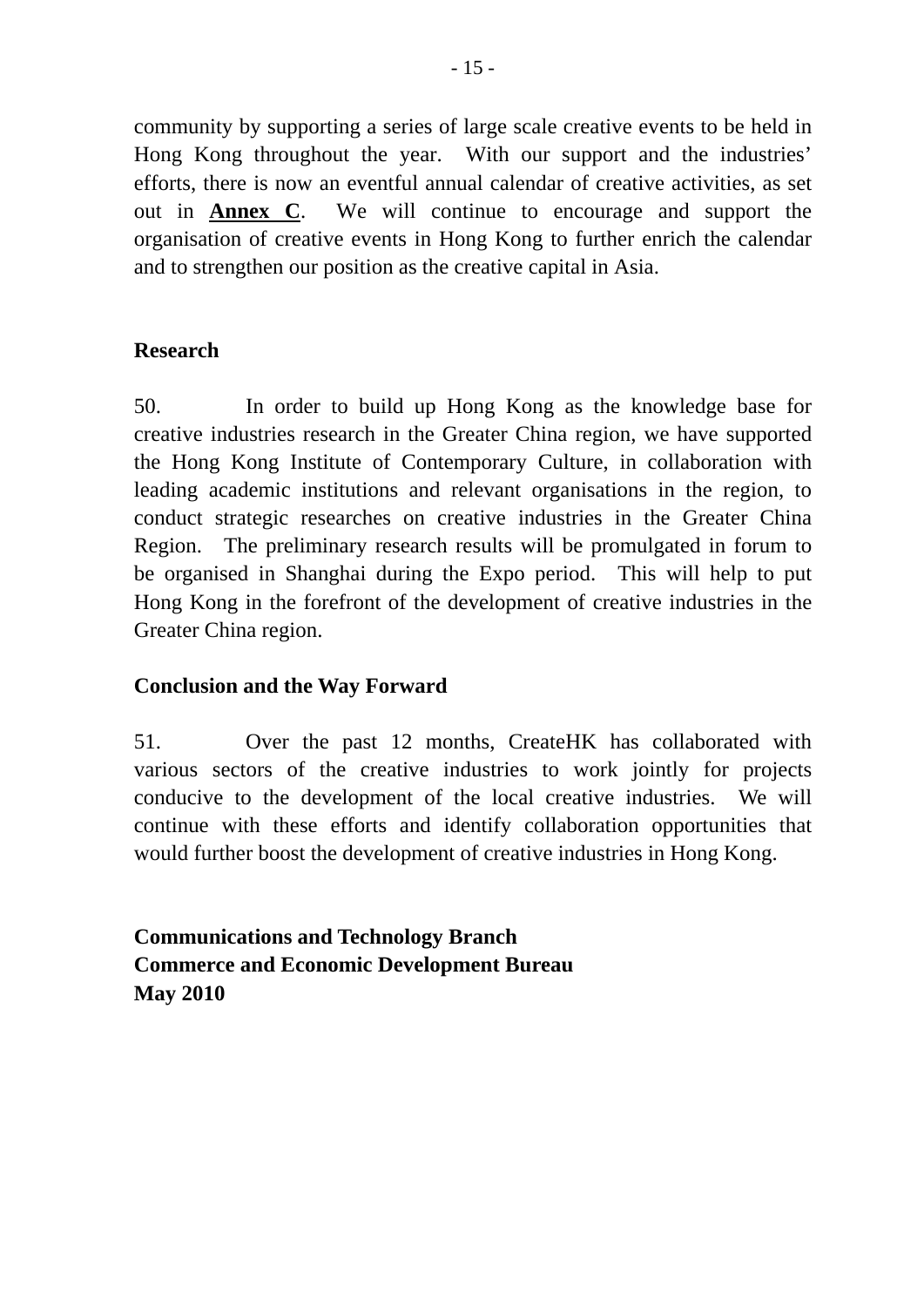### Annex A

# **CreateSmart Initiative Vetting Committee**

| N <sub>0</sub> | <b>Position</b> | <b>Name</b>           | <b>Remarks</b>                                                                                                           |
|----------------|-----------------|-----------------------|--------------------------------------------------------------------------------------------------------------------------|
| $\mathbf{1}$   | Chairman        | Mr Victor Lo          | Chairman of Hong Kong Design<br>Centre                                                                                   |
| $\overline{2}$ | Vice-Chiarman   | Hon Andrew Leung      | Legislative Councillor<br><b>Chairman of Vocational Training</b><br>Council                                              |
| 3              | Vice-Chairman   | Hon Samson Tam        | Legislative Councillor<br>Deputy Chairman of Hong Kong<br><b>Productivity Council</b>                                    |
| $\overline{4}$ | Vice-Chairman   | Mrs Selina Chow       | Director of Hong Kong Design<br>Centre                                                                                   |
| 5              | Members         | Professor Bernard Lim | Member of Hong Kong Institute<br>of Architects<br>Professor in Architecture in the<br>Chinese University of Hong<br>Kong |
| 6              |                 | Mr C P Leung          | Member of the Hong Kong<br><b>Comics and Animation</b><br><b>Federation Ltd</b>                                          |
| $\overline{7}$ |                 | Mr Maurice Lee        | Vice Chairman of the Arts<br>Development Council                                                                         |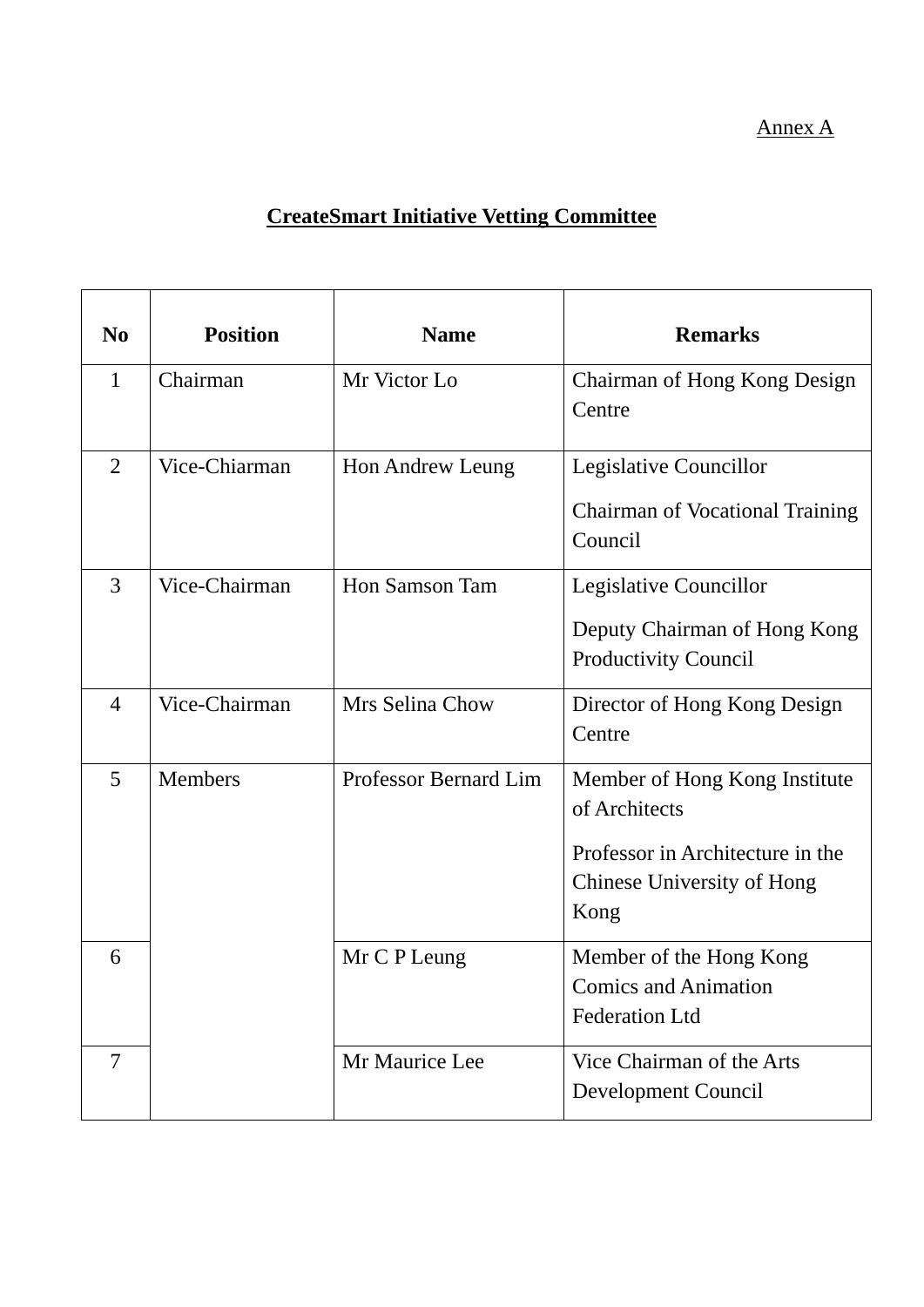| N <sub>0</sub> | <b>Position</b> | <b>Name</b>           | <b>Remarks</b>                                                                                            |
|----------------|-----------------|-----------------------|-----------------------------------------------------------------------------------------------------------|
| 8              |                 | Professor Desmond Hui | Professor of Department of<br>Cultural & Religious Studies of<br>the Chinese University of Hong<br>Kong   |
| 9              |                 | Dr Carrie Willis      | <b>Executive Director of Vocational</b><br><b>Training Council</b>                                        |
| 10             |                 | Dr Raymond Chan       | Council Member of the Hong<br>Kong Productivity Council                                                   |
| 11             |                 | Mr Charles Mok        | Chairman of the Internet Society<br>Hong Kong                                                             |
| 12             |                 | Mr John Paul Rowan    | Vice-President of Savannah<br>College of Art and Design –<br>Hong Kong                                    |
| 13             |                 | Mr Stephen Ho         | Member of the Hong Kong<br><b>Institute of Architects</b>                                                 |
| 14             |                 | Dr Chan Man-hung      | Chairman of the Hong Kong<br><b>Publishing Federation</b>                                                 |
| 15             |                 | Dr Royce Yuen         | Former Chairman of the<br><b>Association of Accredited</b><br><b>Advertising Agencies of Hong</b><br>Kong |
| 16             |                 | Mr Alan Wan           | Committee Member of the Hong<br>Kong Comics & Animation<br><b>Federation Ltd</b>                          |
| 17             |                 | Mr Gabriel Pang       | Chairman of the Hong Kong<br>Digital Entertainment                                                        |

Association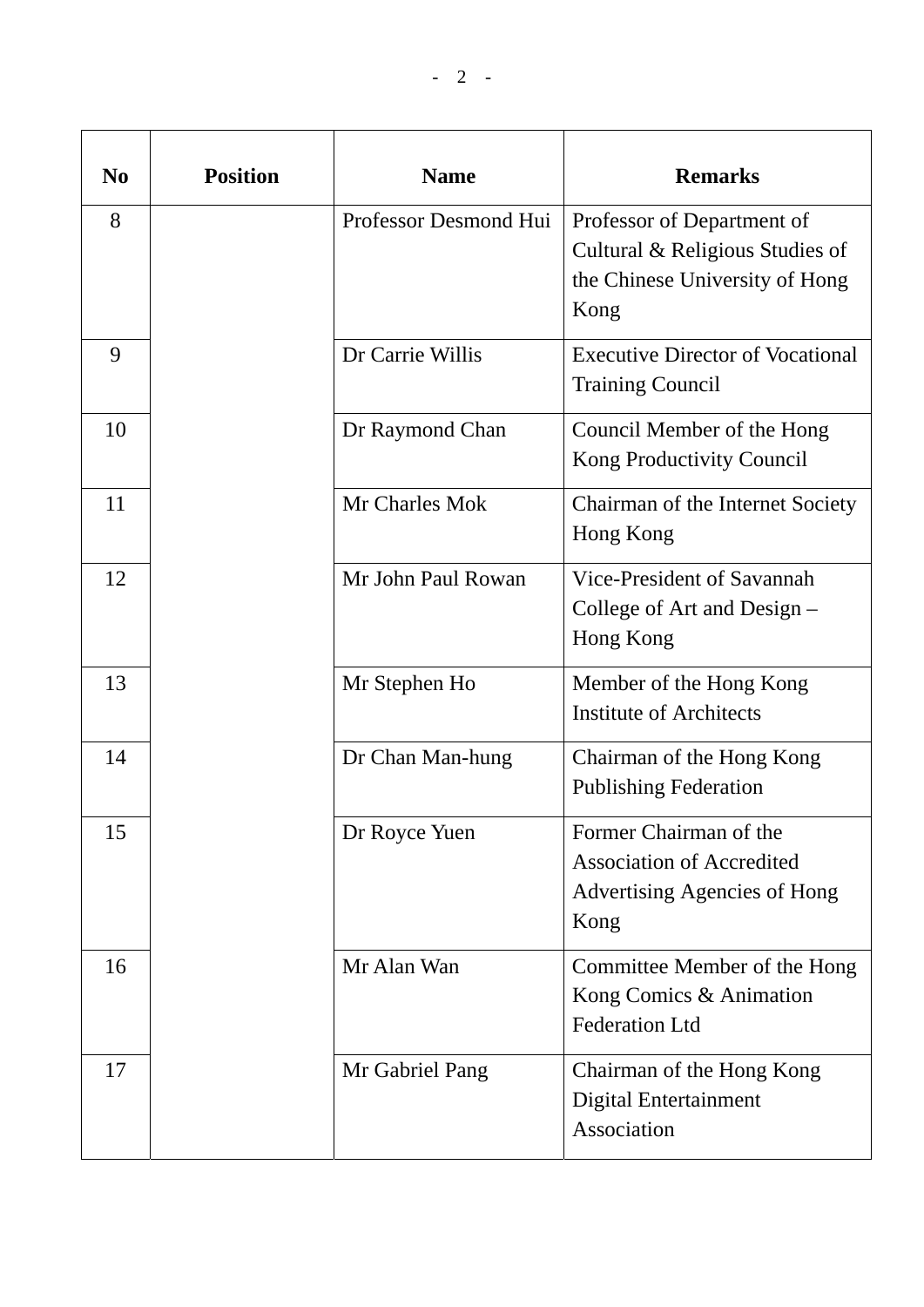| N <sub>0</sub> | <b>Position</b> | <b>Name</b>       | <b>Remarks</b>                                                                                                         |
|----------------|-----------------|-------------------|------------------------------------------------------------------------------------------------------------------------|
| 18             |                 | Mr Sze Yan-ngai   | Founder and Convenor of the<br>Hong Kong Game Industry<br>Association                                                  |
| 19             |                 | Mr Tom Cheung     | Vice President of the Hong Kong<br><b>Televisioners Association</b>                                                    |
| 20             |                 | Mr Winnif Pang    | Former Chairman of the Hong<br>Kong Designers Association                                                              |
| 21             |                 | Miss Janet Cheung | Vice Chairman of the Hong<br><b>Kong Fashion Designers</b><br>Association                                              |
| 22             |                 | Ms Teresa Ho      | <b>Executive Committee Member</b><br>of the Hong Kong Interior<br>Design Association                                   |
| 23             |                 | Mr Benjamin Chau  | Deputy Executive Director of the<br>Hong Kong Trade Development<br>Council                                             |
| 24             |                 | Mr Edmund Sung    | Director, Business Consulting of<br>the Hong Kong Productivity<br>Council                                              |
| 25             |                 | Ms Gillian Choa   | Head of Academic Studies in<br><b>Theatre and Entertainment Arts</b><br>of the Hong Kong Academy of<br>Performing Arts |
| 26             |                 | Mr Bernard Hui    | Committee Member of the Hong<br>Kong General Chamber of<br>Commerce                                                    |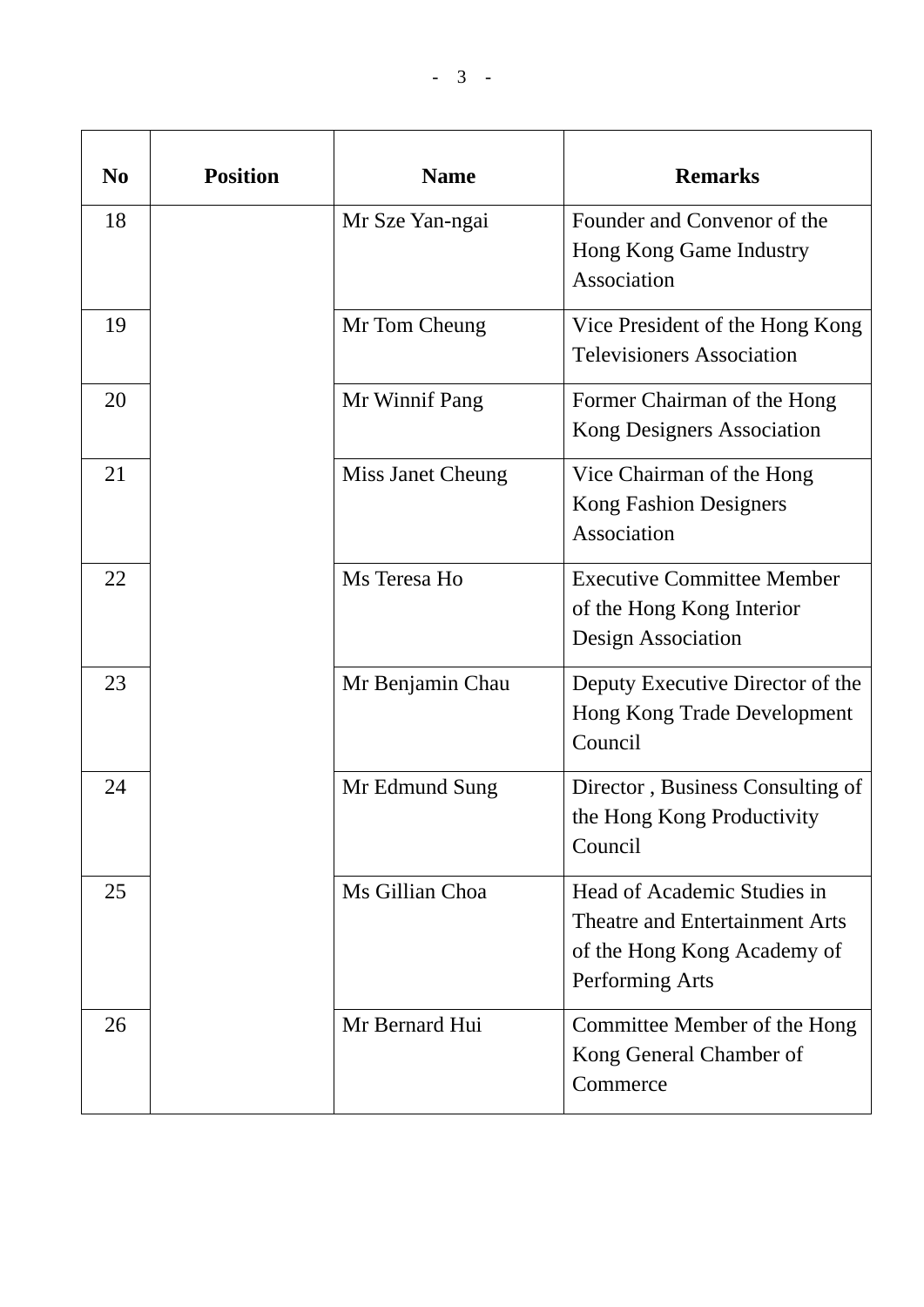|--|

| N <sub>0</sub> | <b>Position</b> | <b>Name</b>         | <b>Remarks</b>                                                                                                         |
|----------------|-----------------|---------------------|------------------------------------------------------------------------------------------------------------------------|
| 27             |                 | Mr Pang Chor-fu     | Committee Member of the<br><b>Chinese General Chamber of</b><br>Commerce                                               |
| 28             |                 | Mr Johnny Yu        | General Committee Member of<br>the Chinese Manufacturers'<br><b>Association of Hong Kong</b>                           |
| 29             |                 | Mr Leo Kan          | Member of the Federation of<br>Hong Kong Industries                                                                    |
| 30             |                 | Ms Ada Wong         | Director of the Hong Kong<br>Design Centre<br>Chief Executive of the Hong<br>Kong Institute of Contemporary<br>Culture |
| 31             |                 | Mr Elton Yeung      | Chief Executive Officer of the<br><b>Composers and Authors Society</b><br>of Hong Kong (CASH)                          |
| 32             |                 | Ms Colleen Ironside | Member of the Performing<br><b>Industry Association (Hong</b><br>Kong) Ltd                                             |
| 33             |                 | Mr Ricky Fung       | Chief Executive Officer of the<br>International Federation of the<br>Phonographic Industry (Hong<br>Kong Group) Ltd    |
| 34             |                 | Ms Leong May-seey   | Regional Director of the<br>International Federation of the<br>Phonographic Industry Asian<br><b>Regional Office</b>   |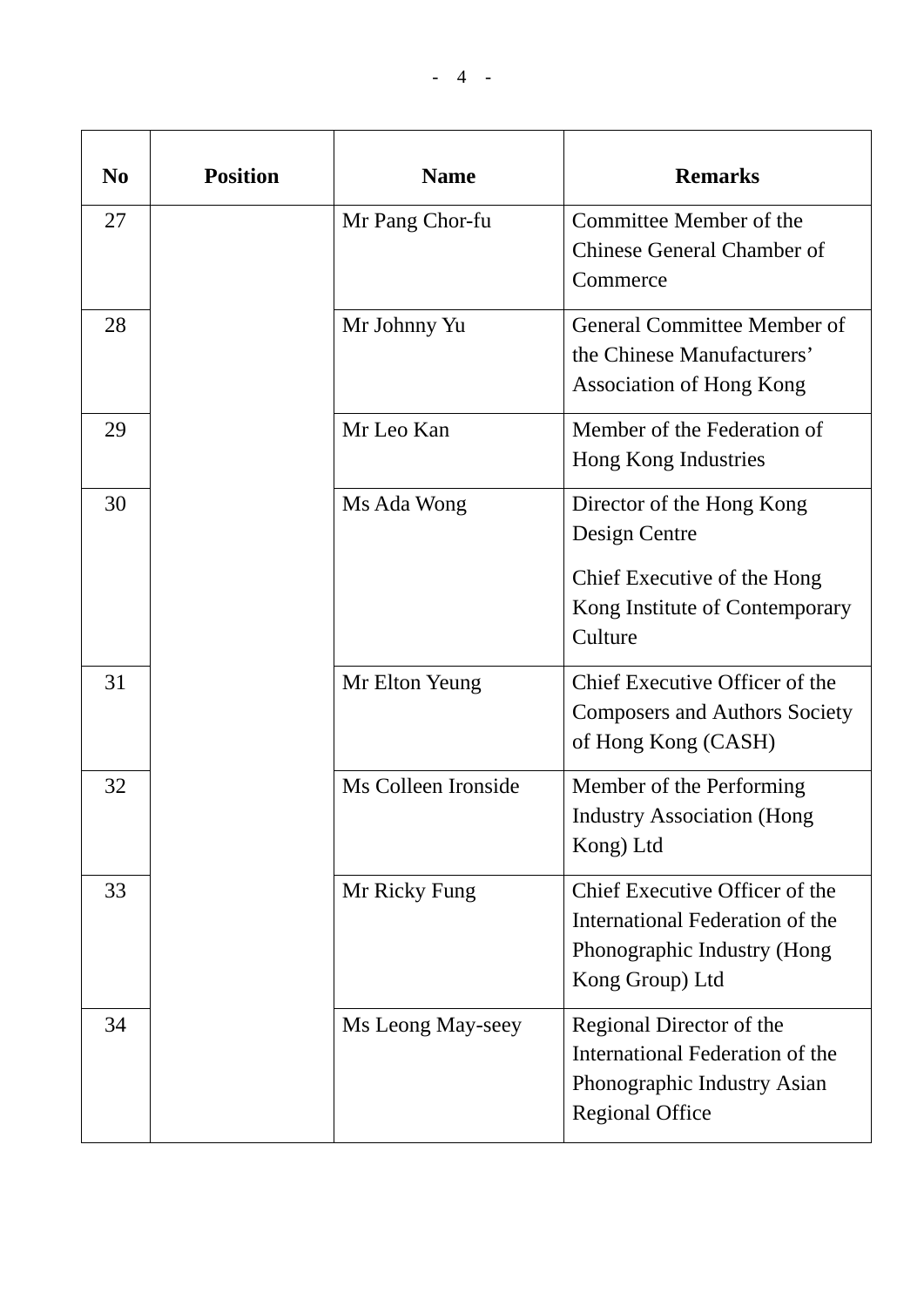| N <sub>0</sub> | <b>Position</b> | <b>Name</b>          | <b>Remarks</b>                                                                                                                        |
|----------------|-----------------|----------------------|---------------------------------------------------------------------------------------------------------------------------------------|
| 35             |                 | Mr Peter Lam Yuk-wah | Vice Chairman of Motion<br><b>Picture Industry Association</b><br>Vice President of the Hong Kong<br><b>Televisioners Association</b> |
| 36             |                 | Mr Anthony Lee       | <b>Executive Committee Member</b><br>of the Federation of Hong Kong<br><b>Filmmakers</b>                                              |
| 37             |                 | Mr James Hong        | Founder and Vice-Chairman of<br>the Asia HD Association                                                                               |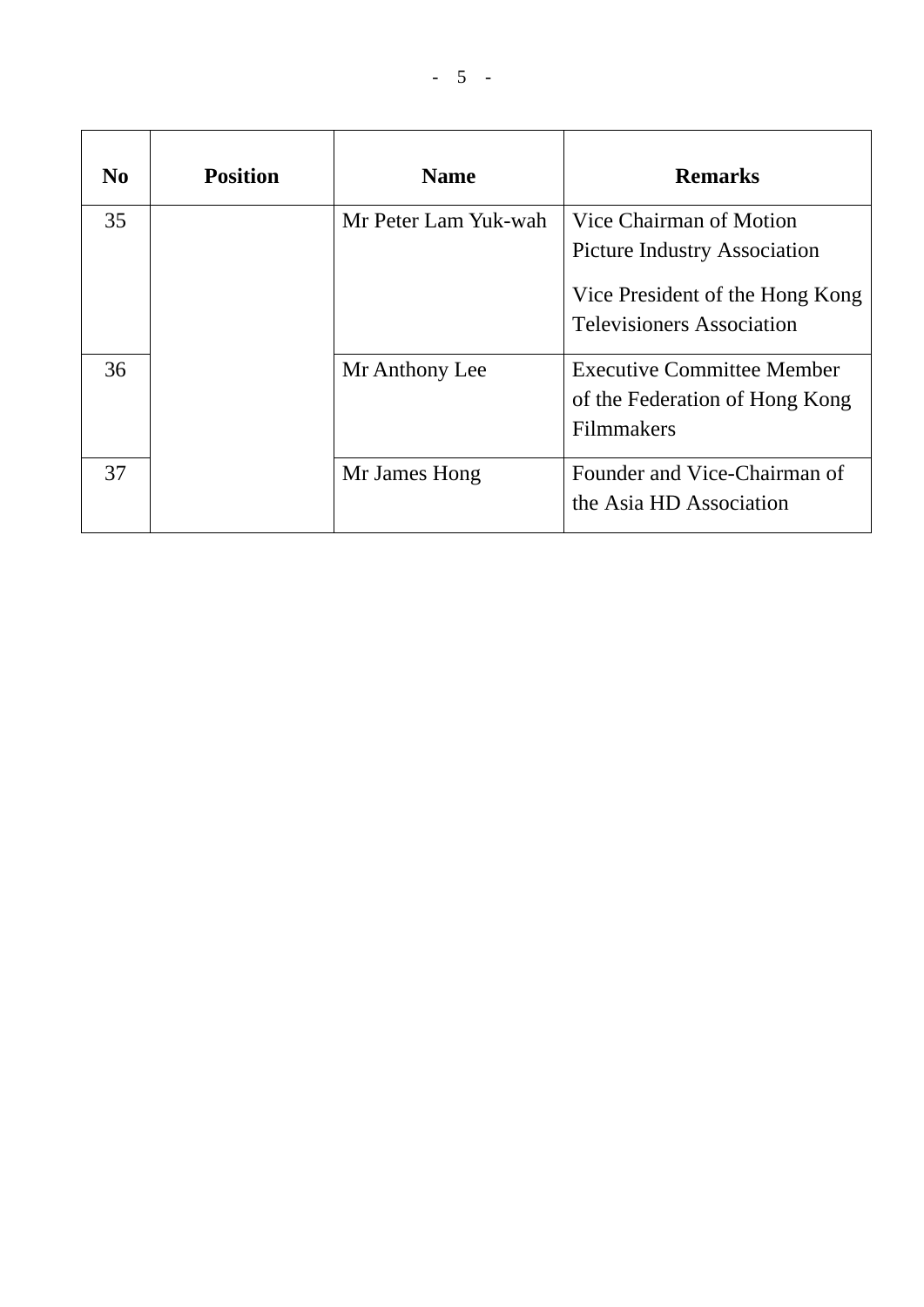## **Summary of Approved CSI Projects**

(As at April 2010)

|                | <b>Applicant</b><br>Organisation                    | Project<br><b>Name</b>                                                                                  | <b>Sum</b><br><b>Approved</b> | <b>Brief Description of Project</b>                                                                                                                                                                                                                                                                                                                                                                                                                                                                                                                                                                                                                                                                                                                                                                                                                                                                                                                                                                      |
|----------------|-----------------------------------------------------|---------------------------------------------------------------------------------------------------------|-------------------------------|----------------------------------------------------------------------------------------------------------------------------------------------------------------------------------------------------------------------------------------------------------------------------------------------------------------------------------------------------------------------------------------------------------------------------------------------------------------------------------------------------------------------------------------------------------------------------------------------------------------------------------------------------------------------------------------------------------------------------------------------------------------------------------------------------------------------------------------------------------------------------------------------------------------------------------------------------------------------------------------------------------|
|                | Hong Kong<br>Productivity<br>Council                | Promote Hong Kong<br>Animation and Movie<br>Creative Talents via<br>11th DigiCon6 Awards<br>(Hong Kong) | \$534,500                     | The CSI has provided funding support to the Hong Kong Productivity Council (HKPC) to<br>organize the Hong Kong DigiCon6 Awards 2009. The best 12 entries/winners from the<br>Hong Kong DigiCon6 Awards represented Hong Kong to compete in the 11th Tokyo<br>Broadcasting System (TBS) DigiCon6 Awards 2009 and formed a delegation to attend the<br>Presentation Ceremony of the Awards on 22 November 2009 in Japan.                                                                                                                                                                                                                                                                                                                                                                                                                                                                                                                                                                                   |
| $\overline{2}$ | <b>Hong Kong</b><br>Trade<br>Development<br>Council | Hong Kong Pavilion at<br>MIPCOM 2009                                                                    | \$556,400                     | The CSI has provided funding support to the Hong Kong Trade Development Council<br>(HKTDC) to lead the Hong Kong digital entertainment industry to participate in<br>MIPCOM 2009. MIPCOM is a leading international content market held in Cannes,<br>France, which focuses on digital entertainment content programming for the industry<br>worldwide. The event is recognized as an important platform for buying and selling<br>programs, negotiation of co-productions and development of cross-border business.<br>A Hong Kong Pavilion was set up at MIPCOM 2009 to showcase the strengths and<br>products of the Hong Kong digital entertainment industry. Eleven delegate companies<br>participated in MIPCOM and five delegate companies participated in MIPJUNIOR, a<br>similar event targeted at digital entertainment companies that focus on children animation<br>programs.                                                                                                                |
| 3              | Hong Kong<br>Cyberport<br>Management                | <b>Cyberport Venture</b><br>Capital Forum 2009                                                          | \$408,850                     | The CSI has provided funding support to the Hong Kong Cyberport Management Co Ltd<br>(HKCMCL) to launch the Cyberport Venture Capital Forum (CVCF). Held on 17th and<br>18th Nov 2009, CVCF involved keynote speakers, investment panels, an Investor-Investee<br>Dialogue and expert moderators, providing a platform for local and global investors and<br>investees in the Information and Communications Technology, digital media and creative<br>industries to connect. The theme of CVCF 2009 was "Finding Perfect Angels: Early Stage<br>Investors Backing Creative Start-ups". Private angel investors and entrepreneurs were<br>invited to share their insight and experience on how to start-up creative businesses.<br>Distinguished international and local speakers/moderators were also invited from all over<br>the world to share their experiences with local professionals, as entrepreneur skills are<br>essential to the development and sustainability of the creative industries. |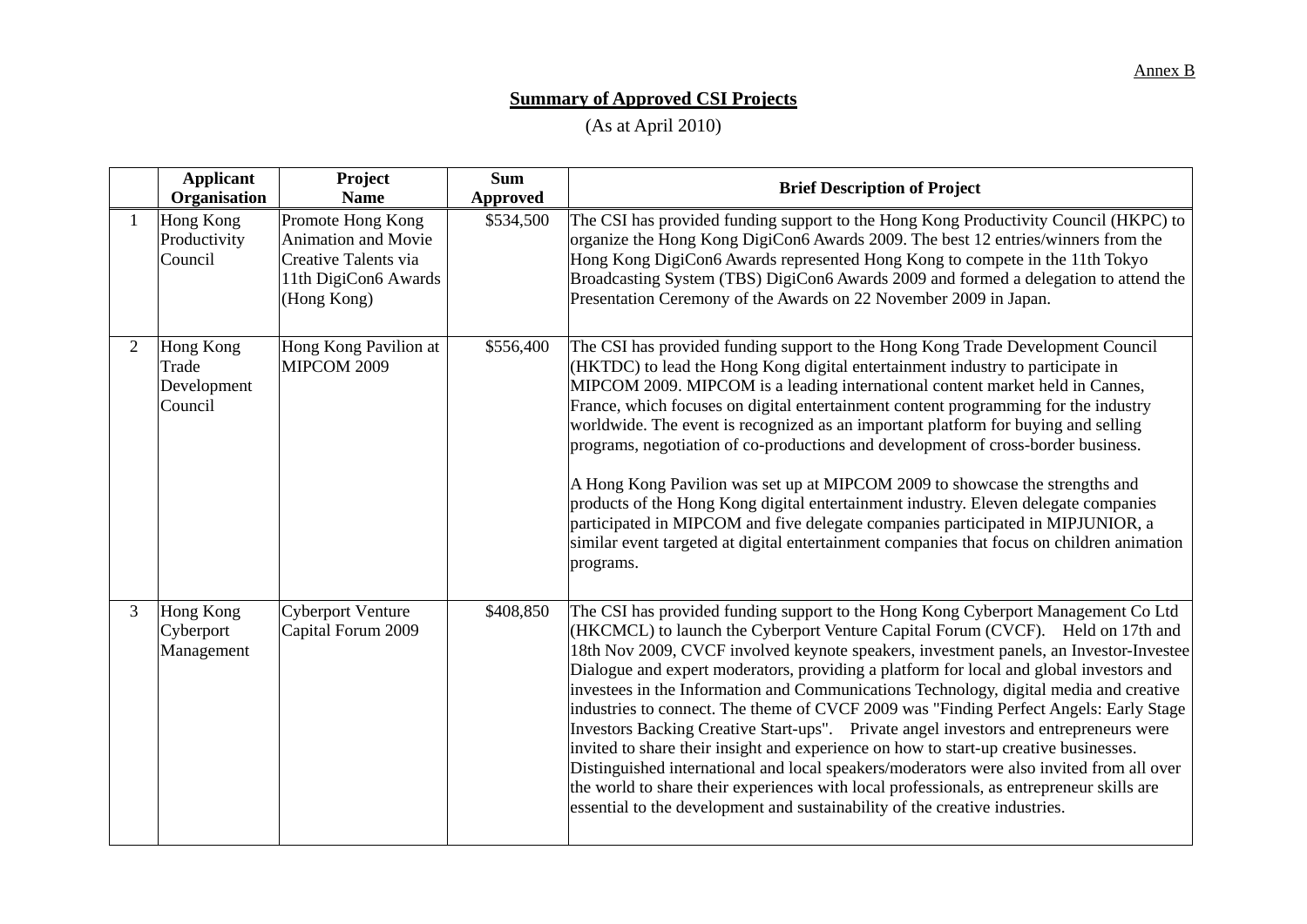|                       | <b>Applicant</b><br>Organisation                          | Project<br><b>Name</b>                                                                  | <b>Sum</b><br><b>Approved</b> | <b>Brief Description of Project</b>                                                                                                                                                                                                                                                                                                                                                                                                                                                                                                                                                                                                                                                                                                                                                                                                                                                                                                                                                                                                                                                                                                                                                                                                                                                                                                                                                                                                                                                                                                                                                                                                                                                                                                  |
|-----------------------|-----------------------------------------------------------|-----------------------------------------------------------------------------------------|-------------------------------|--------------------------------------------------------------------------------------------------------------------------------------------------------------------------------------------------------------------------------------------------------------------------------------------------------------------------------------------------------------------------------------------------------------------------------------------------------------------------------------------------------------------------------------------------------------------------------------------------------------------------------------------------------------------------------------------------------------------------------------------------------------------------------------------------------------------------------------------------------------------------------------------------------------------------------------------------------------------------------------------------------------------------------------------------------------------------------------------------------------------------------------------------------------------------------------------------------------------------------------------------------------------------------------------------------------------------------------------------------------------------------------------------------------------------------------------------------------------------------------------------------------------------------------------------------------------------------------------------------------------------------------------------------------------------------------------------------------------------------------|
| $\boldsymbol{\Delta}$ | Radio<br>Television Hong Hong Kong<br>Kong                | ABU Robocon 2012                                                                        | \$2,039,000                   | The CSI has provided funding support to organize a three year project which would<br>include three Asia-Pacific Broadcasting Union (ABU) Robocon Hong Kong domestic<br>contests to be held in year 2010, 2011 and 2012 as well as to host the International ABU<br>Robocon Contest 2012 in Hong Kong. The proposed venue for this international event is<br>the Arena of Asia World-Expo.<br>During the 3 years leading up to the International ABU Robocon Contest 2012, Radio<br>Television Hong Kong (RTHK) will organize a series of educational activities for the<br>development in innovative technologies, including robot competition, educational<br>workshops and seminars in different levels focusing on concept of creative design, IT and<br>engineering knowledge. Beneficiaries include local students in primary, secondary and<br>tertiary levels, and the general public. These seminars and workshops will encourage the<br>development of creative and critical thinking of local students because they will have to<br>overcome various problems when designing their robot devices.<br>There will also be various networking and sharing events with tertiary and university<br>students and professors from over 20 countries for hosting the event in year 2012. These<br>sharing and networking events will allow local students to learn and exchange ideas with<br>their counterparts as well as with international engineering experts from around the world.<br>Education Bureau (EDB) and Innovation and Technology Commission (ITC) will also<br>give support as the project is in line with their policies to foster the development of<br>cross-platform curriculum and non-curriculum education. |
| 5                     | <b>Hong Kong</b><br>Comics and<br>Animation<br>Federation | New-Generation<br>Global Promotion and<br><b>Distribution Platform</b><br>for HK Comics | \$1,936,440                   | The CSI has provided funding support to the Hong Kong Comics and Animation<br>Federation Ltd. (HKCAF) to develop a smart-phone platform for publishing Hong Kong<br>comic works. The project aims to develop a new-generation platform for migrating the<br>paper-based comic works to be published, promoted and distributed on mobile network to<br>the international markets.<br>The platform will help publicise Hong Kong's comic works in the international market,<br>develop its brands globally, and encourage creative content development in Hong Kong.                                                                                                                                                                                                                                                                                                                                                                                                                                                                                                                                                                                                                                                                                                                                                                                                                                                                                                                                                                                                                                                                                                                                                                   |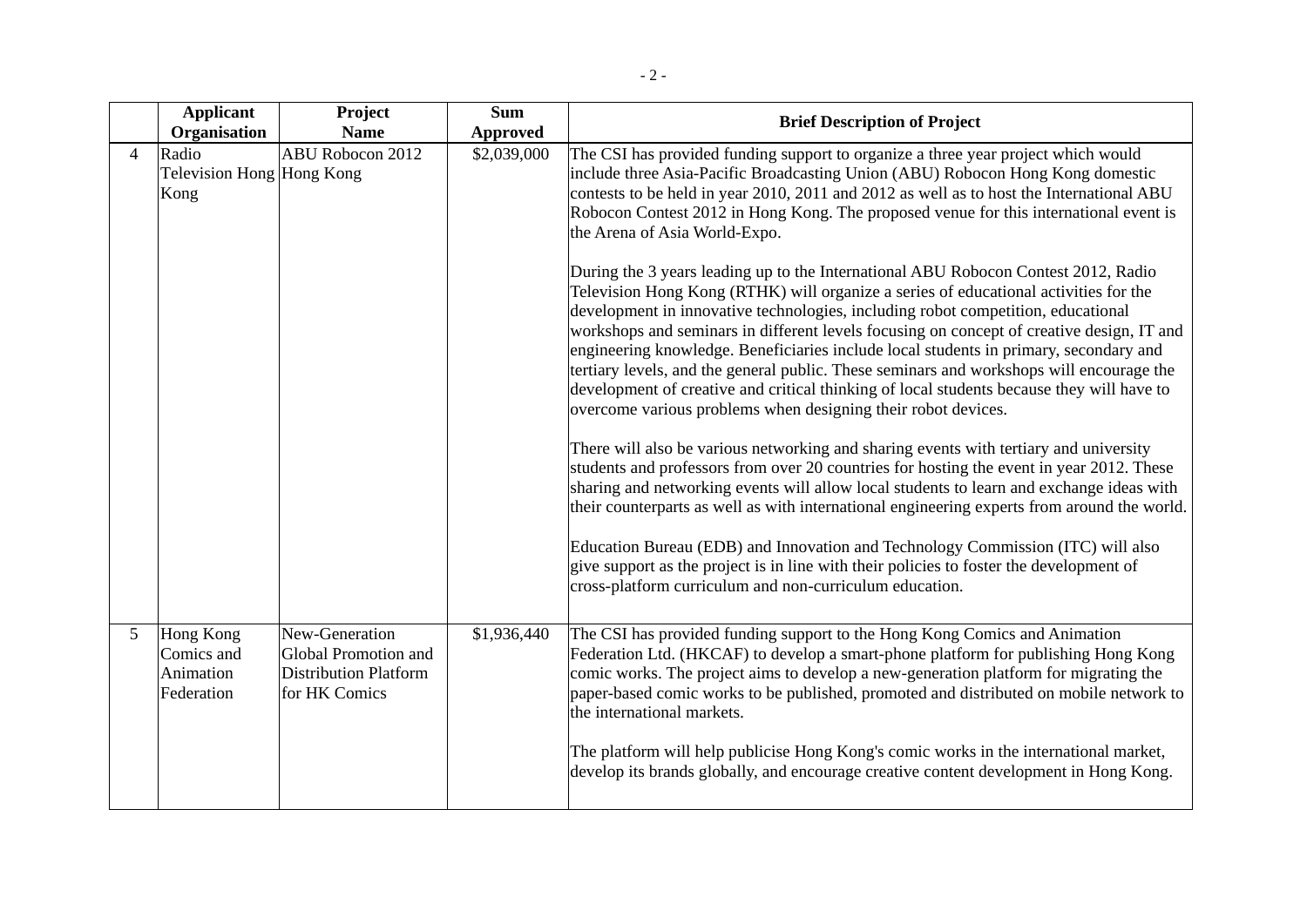|   | <b>Applicant</b><br>Organisation                                       | Project<br><b>Name</b>                                                                                              | <b>Sum</b><br><b>Approved</b> | <b>Brief Description of Project</b>                                                                                                                                                                                                                                                                                                                                                                                                                                                                                                                                                                                                                                                                                                                                                                                      |
|---|------------------------------------------------------------------------|---------------------------------------------------------------------------------------------------------------------|-------------------------------|--------------------------------------------------------------------------------------------------------------------------------------------------------------------------------------------------------------------------------------------------------------------------------------------------------------------------------------------------------------------------------------------------------------------------------------------------------------------------------------------------------------------------------------------------------------------------------------------------------------------------------------------------------------------------------------------------------------------------------------------------------------------------------------------------------------------------|
| 6 | Hong Kong<br>Game Industry<br>Association                              | <b>Industry Promotion and</b><br><b>Talent Recruitment</b><br>Campaign for Hong<br>Kong Online Game<br>Industry     | \$1,321,175                   | The CSI has provided funding support to the Hong Kong Game Industry Association<br>(HKGIA) to organize a year-long "Industry Promotion and Talent Recruitment Campaign<br>for Hong Kong Online Game Industry". Their goal is to project a positive image of the<br>industry, expand the local market size and recruit new blood to join the industry.<br>The theme of the campaign is "New Angle", and will consist of the following events –<br>(a) December : 4-day Online Game Pavilion in one of biggest game shows (including<br>concurrent seminars, exhibition display and recruitment campaign);<br>(b) April: Promotional and Recruitment Seminars;<br>(c) June : Promotional and Recruitment Road-shows; and<br>(d) September: Game Design Proposal Workshop and Competition.                                  |
| 7 | Hong Kong<br><b>ACM</b> Siggraph<br>Professional<br><b>Chapter Ltd</b> | Hong Kong Digital<br><b>Entertainment Industry</b><br><b>Study Mission and</b><br>Pavilion at Siggraph<br>Asia 2009 | \$742,774                     | The CSI has provided funding support to organize a study mission for 20 students and 20<br>practitioners from the Hong Kong's animation and visual effects industries to attend<br>Siggraph Asia 2009. Held from 16th to 19th Dec 2009 in Yokohama, Japan, the event<br>comprised three elements -<br>1. Siggraph Asia Conference - lectures and panels on computer graphics development.<br>2. Hong Kong Digital Entertainment Industry Networking Event - networking reception<br>for Hong Kong delegates to mix with international guests, build up business networks and<br>explore collaboration.<br>3. Hong Kong Pavilion - a pavilion was set up to showcase the latest developments of the<br>Hong Kong animation and visual effects industries and computer graphic products,<br>including award winning works. |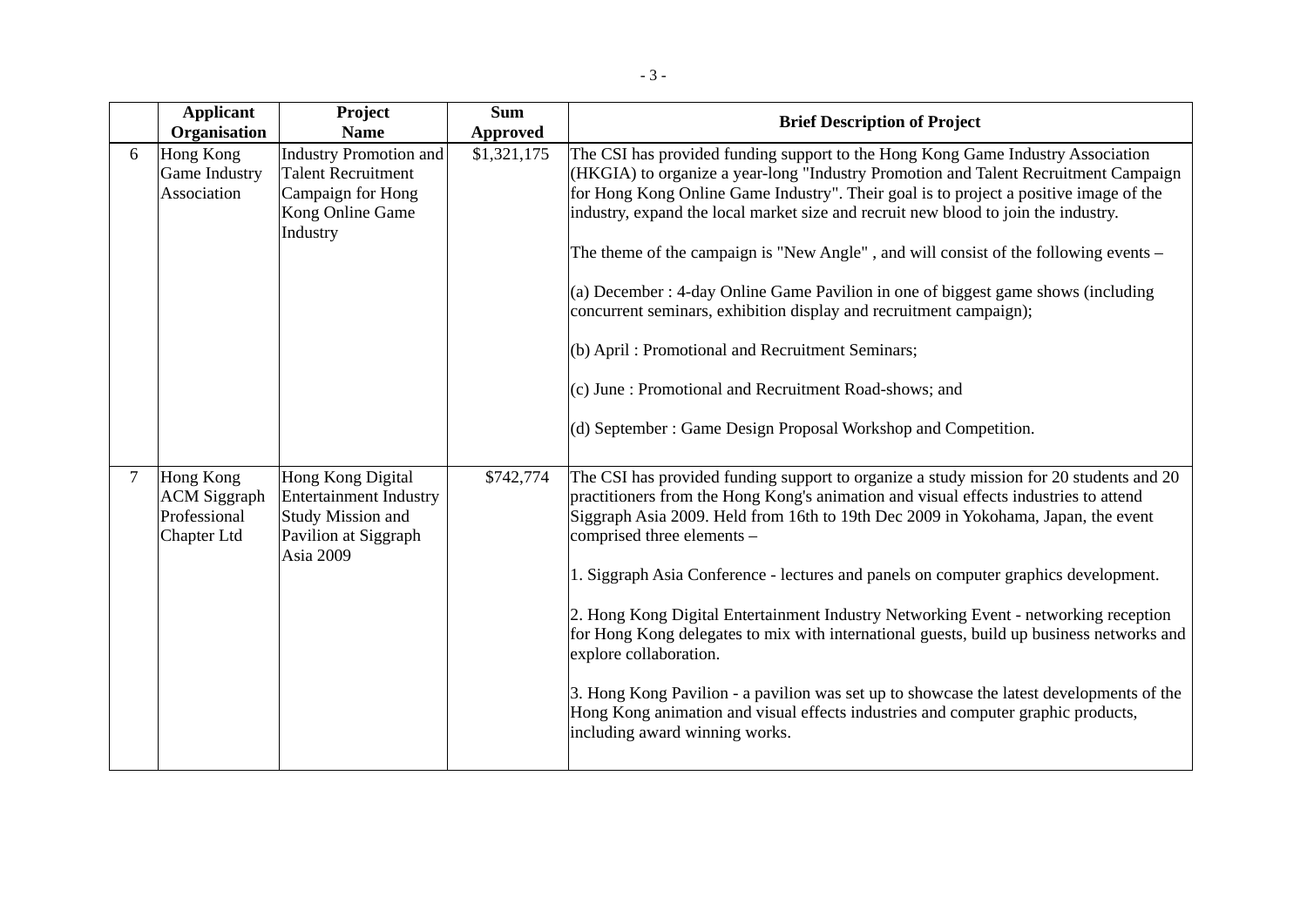|--|

|    | <b>Applicant</b><br>Organisation                         | <b>Project</b><br><b>Name</b>                                                                             | <b>Sum</b><br><b>Approved</b> | <b>Brief Description of Project</b>                                                                                                                                                                                                                                                                                                                                                                                                                                                          |
|----|----------------------------------------------------------|-----------------------------------------------------------------------------------------------------------|-------------------------------|----------------------------------------------------------------------------------------------------------------------------------------------------------------------------------------------------------------------------------------------------------------------------------------------------------------------------------------------------------------------------------------------------------------------------------------------------------------------------------------------|
| 8  | of Accredited<br>Advertising<br>Agencies of<br>Hong Kong | The Association HK4As Kam Fan<br><b>Awards Winners</b><br>Participation in<br><b>International Awards</b> | \$253,400                     | The CSI has provided funding support to HK4As for winners of the HK4As Kam Fan<br>Awards and the HK4As Young Creative Competition to attend 3 International Awards<br>Shows and 2 competitions/workshops respectively. There will be networking activities<br>including conferences and workshops to be held in the 5 Award festivals.                                                                                                                                                       |
| 9  | Hong Kong<br>Trade<br>Development<br>Council             | Inno Design Tech<br>$Expo - Trade Hall &$<br><b>Inspiration Hall</b>                                      | \$640,340                     | The CSI has provided funding support to the Hong Kong Trade Development Council to<br>organize its new initiatives for helping the newly established design and technology<br>companies, the incubatees from the Hong Kong Science & Technology Parks and the<br>InnoCentre, local design companies and the international and regional award winners to<br>exhibit at the Inspiration Hall of the IDT Expo held from 3rd to 5th December 2009 at the<br>HK Convention and Exhibition Centre. |
| 10 | Hong Kong<br>Design Centre                               | Hong Kong: Creative<br>Ecologies – Business,<br>Living, Creativity                                        | \$8,379,000                   | The CSI has provided funding support to Hong Kong Design Centre (HKDC) to set up an<br>exhibition in Shanghai during the 6-month period of the 2010 World Expo and an<br>exhibition in Hong Kong in February 2011. The exhibitions will showcase Hong Kong's<br>creative talent and global influence.<br>HKDC will also organize a series of forums and conferences during the exhibition period<br>which can help to promote Hong Kong's creative industries in the Mainland and overseas.  |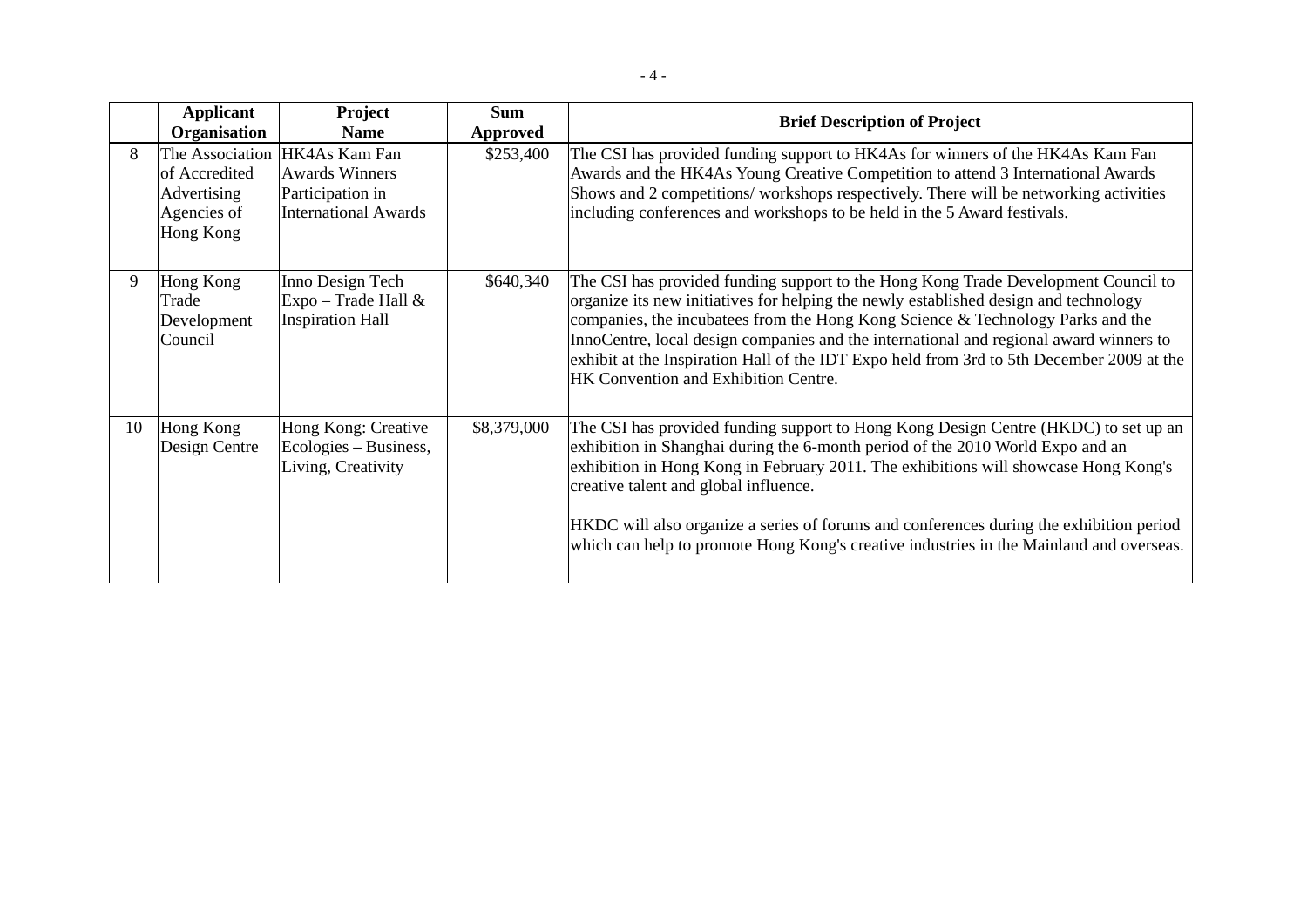|    | <b>Applicant</b><br>Organisation                                                                  | Project<br><b>Name</b> | <b>Sum</b><br><b>Approved</b> | <b>Brief Description of Project</b>                                                                                                                                                                                                                                                                                                                                                                                                                                                                                                                                                                                                                                                                                                                                                                                                                                                                                                                                                                                                                       |
|----|---------------------------------------------------------------------------------------------------|------------------------|-------------------------------|-----------------------------------------------------------------------------------------------------------------------------------------------------------------------------------------------------------------------------------------------------------------------------------------------------------------------------------------------------------------------------------------------------------------------------------------------------------------------------------------------------------------------------------------------------------------------------------------------------------------------------------------------------------------------------------------------------------------------------------------------------------------------------------------------------------------------------------------------------------------------------------------------------------------------------------------------------------------------------------------------------------------------------------------------------------|
| 11 | Radio<br>Television Hong World<br>Kong                                                            | Hong Kong to the       | \$1,590,000                   | The CSI has provided funding support to organize a documentary filmmaking competition<br>and its related activities. The project aims to further develop the documentary filmmaking<br>skill base in Hong Kong by grooming budding talent and producing local documentaries<br>with international appeal. Two winning projects would be filmed under the supervision of<br>National Geographic Channel Asia (NGCA), the collaborating party of this project. The<br>two one-hour documentary programmes would then be broadcast by RTHK in Hong Kong<br>and NGCA international satellite cable television channels.<br>Additionally, two public workshops would also be jointly organized by RTHK and<br>$NGCA -$<br>1. before the competition: to present key objectives of the initiative and guidelines on<br>writing a successful proposal and producing a good quality documentary film; and<br>2. after the completion of the winning productions: to feature the two winners for<br>experience sharing on how to produce successful documentaries. |
| 12 | International<br>Federation of the<br>Phonographic<br><b>Industry</b> (Hong<br>Kong Group)<br>Ltd | Hong Kong Music Fair   | \$1,495,000                   | The CSI has provided funding support to organize the Hong Kong Music Fair 2010, which<br>is one of the core events of the Entertainment Expo that brings leading players in Asia's<br>entertainment industry to Hong Kong for sharing experience and recognizing the<br>excellence of the local industry.<br>A series of programmes would be organized as follows -<br>1. Exhibition<br>2. SME Business Matching Program<br>3. IFPI Hong Kong Digital Music Awards<br>4. Digital Technology Forum<br>5. Technology Matching Program<br>The aims are to promote Hong Kong as the creative hub for effective business<br>development for both domestic and overseas market, enlarge the current base of creative<br>industry players and introduce technologies driven business.                                                                                                                                                                                                                                                                            |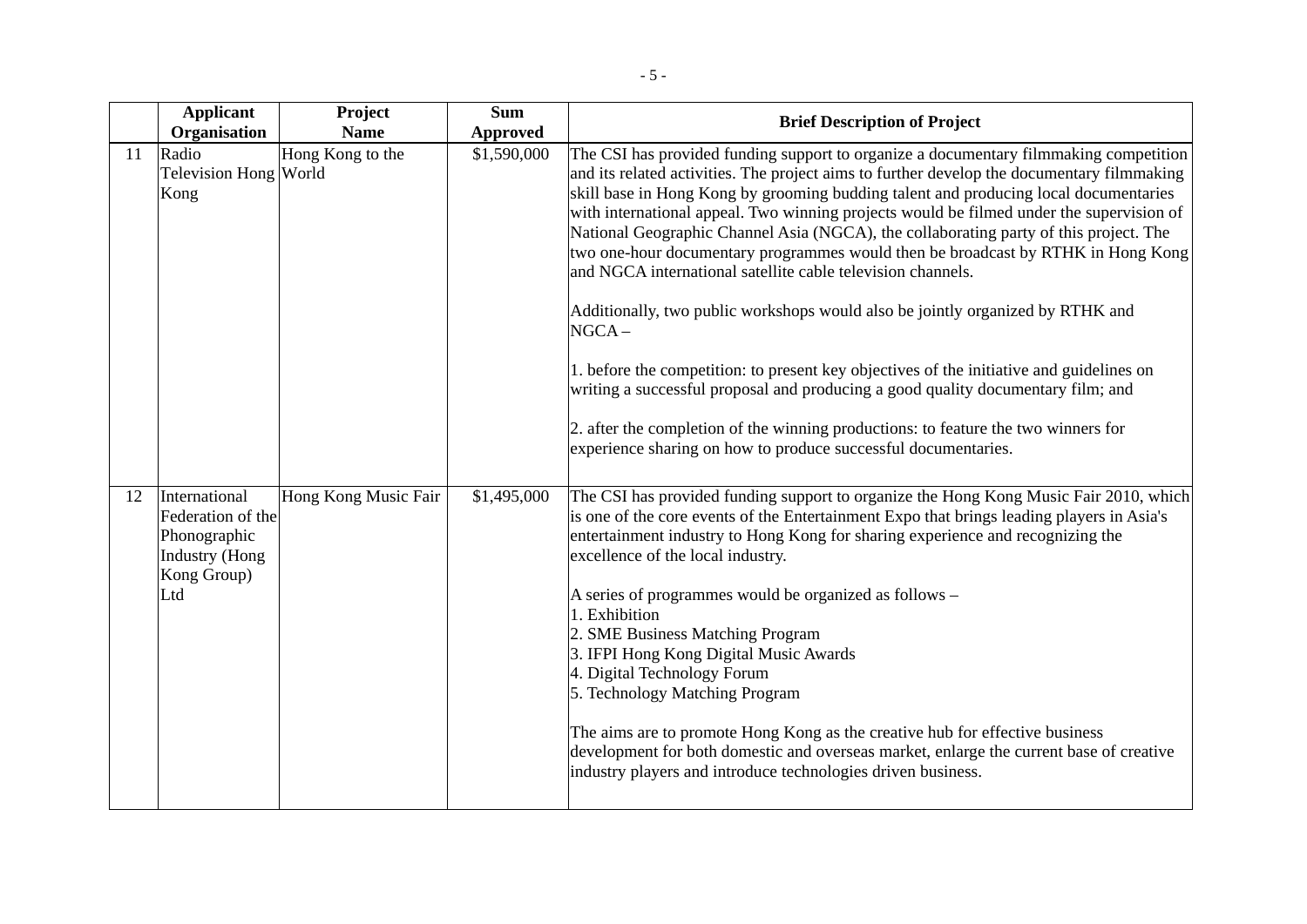|    | <b>Applicant</b><br>Organisation                                                                 | Project<br><b>Name</b>                                                          | <b>Sum</b><br><b>Approved</b> | <b>Brief Description of Project</b>                                                                                                                                                                                                                                                                                                                                                                                                                                                                                                                                                                                                                                                                                                    |
|----|--------------------------------------------------------------------------------------------------|---------------------------------------------------------------------------------|-------------------------------|----------------------------------------------------------------------------------------------------------------------------------------------------------------------------------------------------------------------------------------------------------------------------------------------------------------------------------------------------------------------------------------------------------------------------------------------------------------------------------------------------------------------------------------------------------------------------------------------------------------------------------------------------------------------------------------------------------------------------------------|
| 13 | Radio<br>Kong                                                                                    | Cat's World Animation<br>Television Hong Festival and Short Film<br>Competition | \$3,588,920                   | The CSI has provided funding support to RTHK to organize a series of animation events<br>under the theme of "Cat's World" including:                                                                                                                                                                                                                                                                                                                                                                                                                                                                                                                                                                                                   |
|    |                                                                                                  |                                                                                 |                               | <b>Animation Competition</b>                                                                                                                                                                                                                                                                                                                                                                                                                                                                                                                                                                                                                                                                                                           |
|    |                                                                                                  |                                                                                 |                               | <b>International Animation Festival</b>                                                                                                                                                                                                                                                                                                                                                                                                                                                                                                                                                                                                                                                                                                |
|    |                                                                                                  |                                                                                 |                               | Seminars, Workshops and Pitching Sessions                                                                                                                                                                                                                                                                                                                                                                                                                                                                                                                                                                                                                                                                                              |
|    |                                                                                                  |                                                                                 |                               | The Project aims to encourage and inspire local animation industry, and provide it with<br>networking opportunity with international practitioners. It is expected that the Project<br>would bring out the potential of the local animators and arouse general interests in<br>animation.                                                                                                                                                                                                                                                                                                                                                                                                                                              |
| 14 | Internet<br>Professional<br>Association                                                          | Archinet / ArchiMap                                                             | \$3,907,800                   | The CSI has provided funding support to develop a platform with an online map<br>environment showcasing 3D architectural works in Hong Kong to serve as an effective<br>communication channel for international professionals, young talents and the general<br>public worldwide.<br>The Project aims to promote Hong Kong's architectural services through demonstrating<br>the architectural works in Hong Kong through an online platform. It would on the one<br>hand help local architectural industry to showcase its works and explore new markets, and<br>on the other hand provide a user-friendly database for potential clients and the public to<br>get easy access in searching for Hong Kong's architectural excellence. |
| 15 | The Association HK4As Student<br>of Accredited<br>Advertising<br>Agencies of<br><b>Hong Kong</b> | <b>Internship Programme</b>                                                     | \$485,000                     | The CSI has provided funding support to HK4As to organize a student internship<br>programme which would provide summer internship openings for tertiary students to<br>prepare them for engagement in the industry upon graduation. During the two-month<br>programme, student interns would gain real-work experience and in-depth understanding<br>of the advertising industry from the insider perspective. Participating advertising agencies<br>would assign mentors to provide guidance and supervision to the interns during the<br>two-month internship period.                                                                                                                                                                |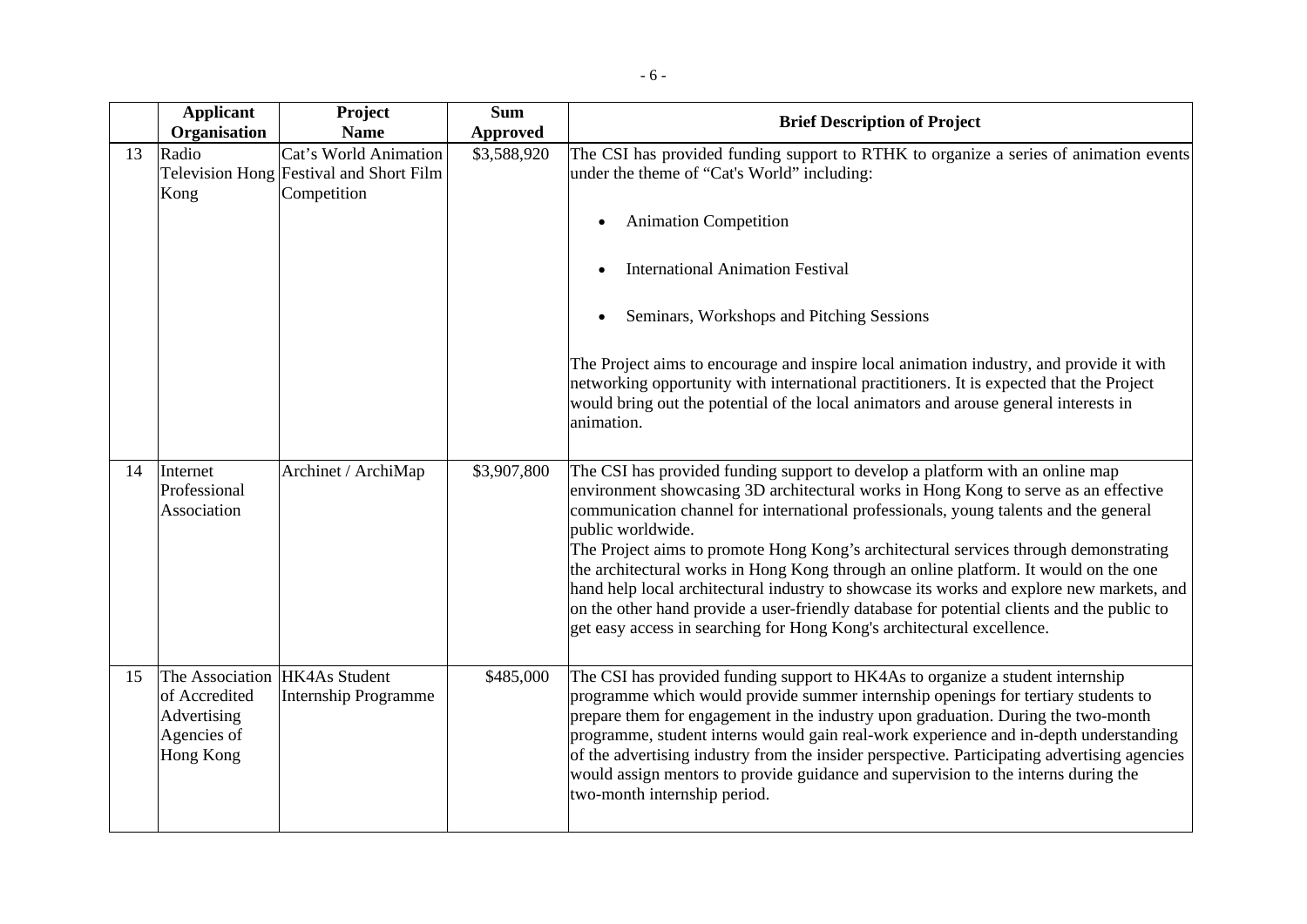|    | <b>Applicant</b><br>Organisation                         | <b>Project</b><br><b>Name</b>                                              | <b>Sum</b><br><b>Approved</b> | <b>Brief Description of Project</b>                                                                                                                                                                                                                                                                                                                                                                                                                                                                                                                                                                                                                                                                                          |
|----|----------------------------------------------------------|----------------------------------------------------------------------------|-------------------------------|------------------------------------------------------------------------------------------------------------------------------------------------------------------------------------------------------------------------------------------------------------------------------------------------------------------------------------------------------------------------------------------------------------------------------------------------------------------------------------------------------------------------------------------------------------------------------------------------------------------------------------------------------------------------------------------------------------------------------|
| 16 | of Accredited<br>Advertising<br>Agencies of<br>Hong Kong | The Association HK4As Graduate<br><b>Trainee Programme</b>                 | \$2,890,000                   | The CSI has provided funding support to HK4As to organize a graduate trainee<br>programme which would provide training places for fresh graduates. During the 12-month<br>programme, trainees would be assigned to different disciplines of an advertising agency<br>such as account management, creative, strategic planning, so as to receive on-the-job and<br>comprehensive training on advertising management and its process. Participating<br>advertising agencies would assign mentors to provide guidance and supervision to the<br>trainees during their training period.                                                                                                                                          |
| 17 | Hong Kong<br>Cyberport<br>Management                     | Digital Entertainment<br>Leadership Forum<br>2010                          | \$607,000                     | The CSI has provided funding support to the Hong Kong Cyberport Management Co Ltd<br>(HKCMCL) to organize the Digital Entertainment Leadership Forum (DELF) 2010, which<br>formed a core event of the Entertainment Expo 2010. DELF provided a platform for Hong<br>Kong's creative professionals to meet and connect with leaders in the global digital<br>entertainment industry.<br>The theme of DELF 2010 is "Seeing 2020: The Next Wave of Digital Creativity".<br>Through the forum and related programmes including get-together gathering and<br>workshops, local industry practitioners could gain insights and be apprised of the latest<br>trends and development of the digital content and media entertainment. |
| 18 | Hong Kong<br>Trade<br>Development<br>Council             | <b>Hong Kong Animation</b><br>and Digital<br><b>Entertainment Pavilion</b> | \$525,500                     | The CSI has provided funding support to HKTDC to organize and set up a Hong Kong<br>Animation and Digital Entertainment Pavilion in the Hong Kong International Film & TV<br>Market (FILMART) held from 22 - 25 March 2010 at the Hong Kong Convention and<br>Exhibition Centre. The Pavilion and its related activities included conference, roundtable<br>meeting, networking and business matching sessions which aimed to provide a platform<br>for Hong Kong's digital entertainment industry to meet with international digital content<br>producers, potential buyers and business partners and discuss possible collaboration<br>projects.                                                                           |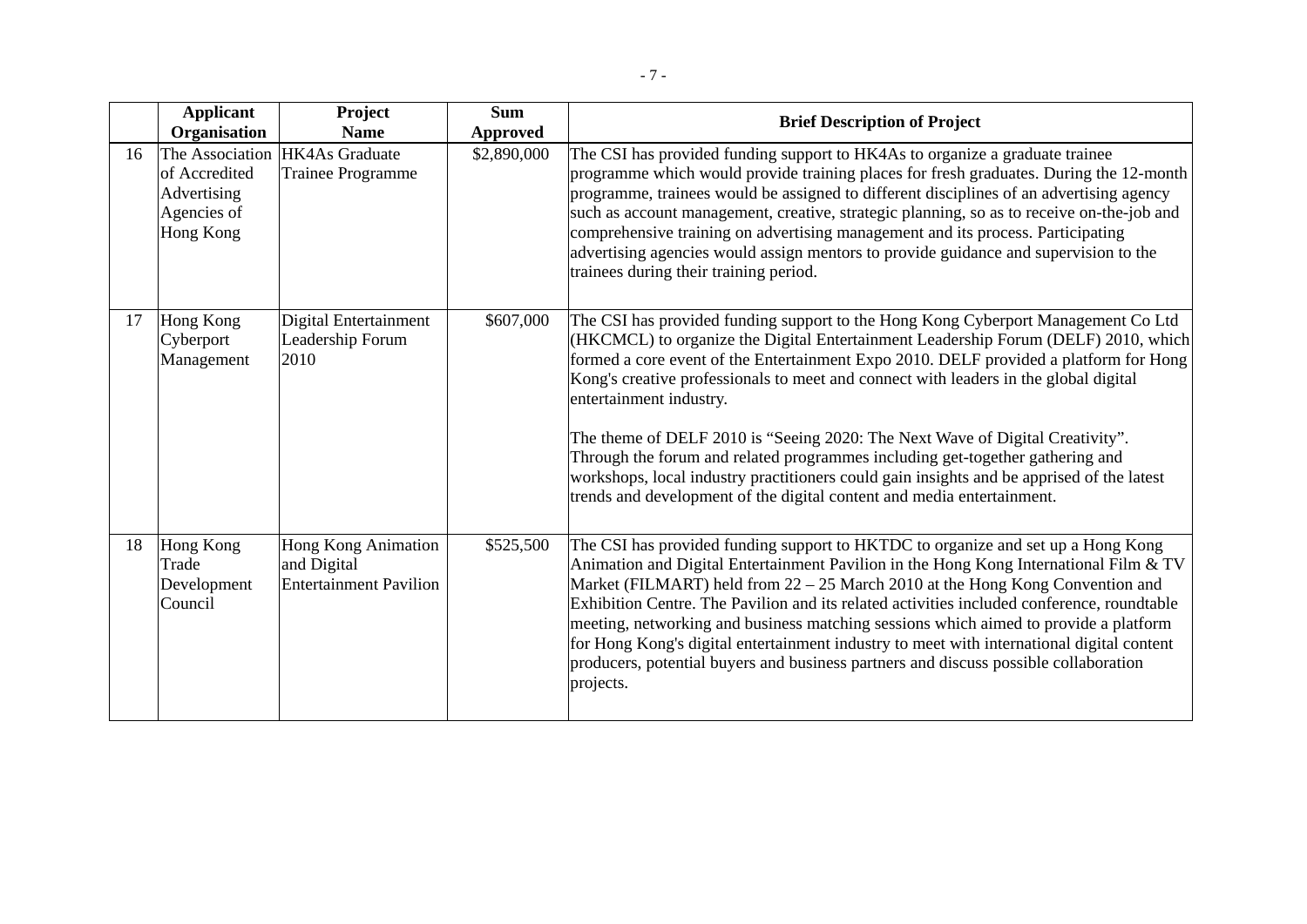|    | <b>Applicant</b><br>Organisation                                | Project<br><b>Name</b>                                              | <b>Sum</b><br><b>Approved</b> | <b>Brief Description of Project</b>                                                                                                                                                                                                                                                                                                                                                                                                                                                                                                                                                                                                                                                                                                                                                                                                                                                                                                                                                                                                                                                     |
|----|-----------------------------------------------------------------|---------------------------------------------------------------------|-------------------------------|-----------------------------------------------------------------------------------------------------------------------------------------------------------------------------------------------------------------------------------------------------------------------------------------------------------------------------------------------------------------------------------------------------------------------------------------------------------------------------------------------------------------------------------------------------------------------------------------------------------------------------------------------------------------------------------------------------------------------------------------------------------------------------------------------------------------------------------------------------------------------------------------------------------------------------------------------------------------------------------------------------------------------------------------------------------------------------------------|
| 19 | <b>HK ACM</b><br>Siggraph<br>Professional<br>Chapter Ltd        | Promoting Hong Kong<br>to be the Host City of<br>SIGGRAPH Asia 2011 | \$7,575,224                   | The CSI has provided funding support to organize the Special Interest Group on Graphics<br>and Interactive Technologies (SIGGRAPH) Asia Conference in Hong Kong in 2011, as<br>well as a series of promotional activities, upon successful bidding for hosting the event in<br>Hong Kong. This is a two-year project and the activities to be organised include –<br>sending a delegation to attend SIGGRAPH 2010 conference in the US to promote<br>Hong Kong as the host for SIGGRAPH Asia 2011 and solicit participation;<br>setting up a Hong Kong Pavilion in SIGGRAPH Asia 2010 in Korea, SIGGRAPH<br>2011 in the US and two trade shows in Mainland China in 2011, and sending a<br>study mission to attend these events;<br>setting up the Hong Kong Pavilion in SIGGRAPH Asia 2011 in Hong Kong;<br>organising various networking events and reception for SIGGRAPH Asia 2011;<br>and<br>sponsoring participation of industry practitioners and students in SIGGRAPH<br>Asia 2011 to maximize the benefit of SIGGRAPH Asia to the Hong Kong digital<br>entertainment industry. |
| 20 | Hong Kong<br>Digital<br>Entertainment<br>Association<br>(HKDEA) | Hong Kong Digital<br><b>Entertainment Summit</b>                    | \$216,000                     | The CSI has provided funding support to HKDEA to organise the Hong Kong Digital<br>Entertainment Summit during the Entertainment Expo 2010, which comprised a<br>conference and workshops, held in the Hong Kong International Film & TV Market<br>(FILMART).<br>The conference covered different aspects of the game, animation and digital entertainment<br>industry with speakers from the U.S., Japan, Taiwan/China and Hong Kong. It was an<br>occasion for the industry to learn more about the latest market trends, explore business<br>networking and foster cross-industry collaboration.                                                                                                                                                                                                                                                                                                                                                                                                                                                                                     |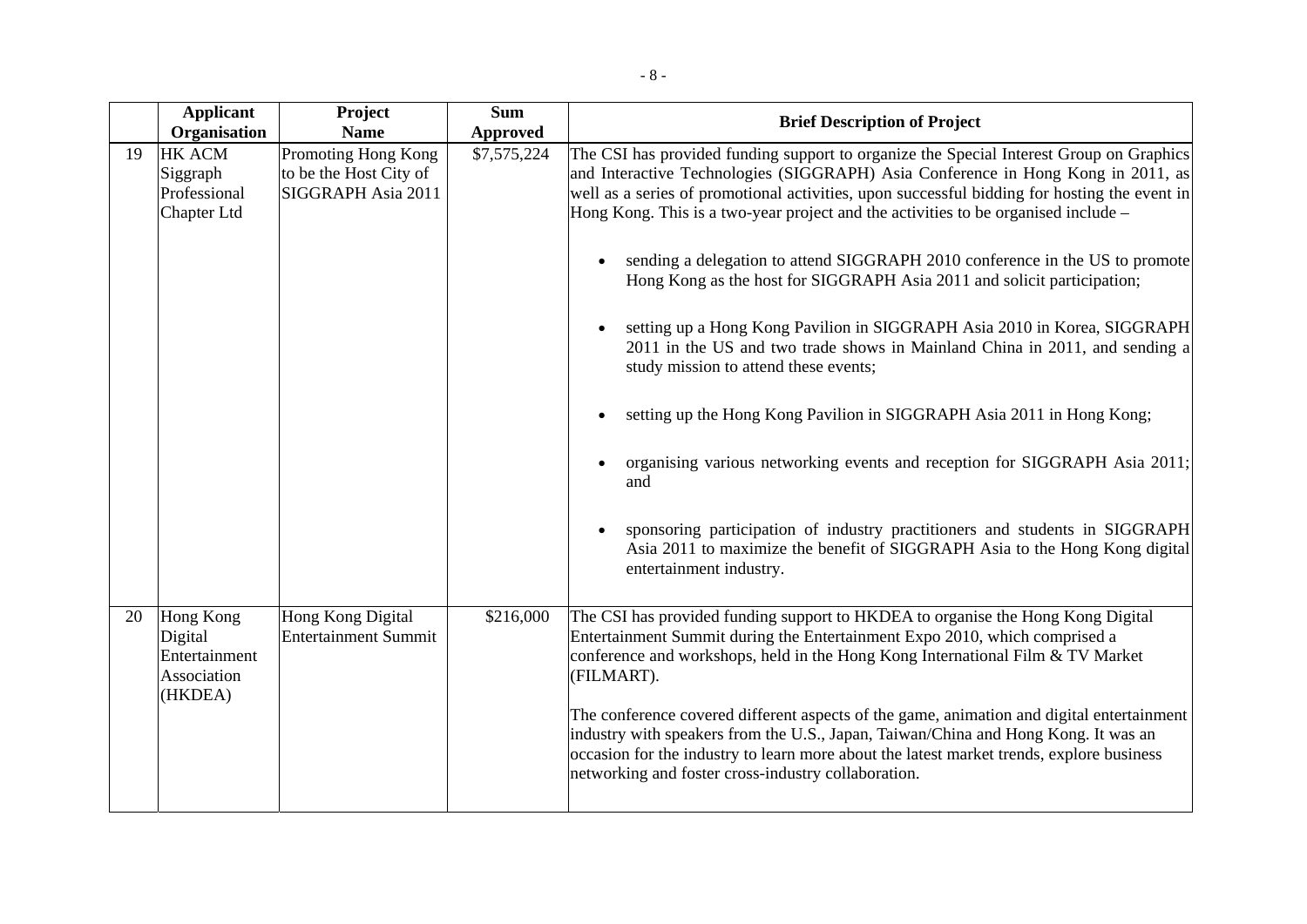|    | <b>Applicant</b><br>Organisation                                | Project<br><b>Name</b>                                                                                                                                    | <b>Sum</b><br><b>Approved</b> | <b>Brief Description of Project</b>                                                                                                                                                                                                                                                                                                                                                                                                                                                                                                                                                   |
|----|-----------------------------------------------------------------|-----------------------------------------------------------------------------------------------------------------------------------------------------------|-------------------------------|---------------------------------------------------------------------------------------------------------------------------------------------------------------------------------------------------------------------------------------------------------------------------------------------------------------------------------------------------------------------------------------------------------------------------------------------------------------------------------------------------------------------------------------------------------------------------------------|
| 21 | Hong Kong<br>Institute of<br>Architects<br>(HKIA)               | The $12^{\text{th}}$ Venice<br>Biennale International<br><b>Architecture Exhibition</b><br>(Hong Kong Pavilion)                                           | \$2,281,400                   | CSI has provided funding support to HKIA, which will collaborate with Hong Kong Arts<br>Development Council, to set up Hong Kong Pavilion at the $12th$ Venice Biennale<br>International Architecture Exhibition. The prominent event is held in parallel with the<br>Venice Art Biennale and Venice Film Festival. A wide range of architectural projects and<br>urban designs will be exhibited at Venice, to be followed by a response exhibition in<br>Hong Kong to present the creativity of Hong Kong architects and promote Hong Kong's<br>architecture and urban development. |
| 22 | Hong Kong<br>Digital<br>Entertainment<br>Association<br>(HKDEA) | Knowledge Update and<br><b>Market Promotion for</b><br>HK's Animation<br>Industry via "Annecy<br>2010" International<br><b>Animation Film</b><br>Festival | \$738,365                     | The CSI has provided funding support to HKDEA to organize Hong Kong animation<br>industry's participation in Annecy International Animation Film Festival 2010.<br>Activities to be organized are as follows –<br>nominate entries for the Annecy Awards Competition<br>send a study mission with 15 practitioners and 15 tertiary students to attend the<br>Festival<br>set up a Hong Kong Pavilion<br>organise a Hong Kong networking event at Annecy 2010<br>arrange a post-event sharing session                                                                                  |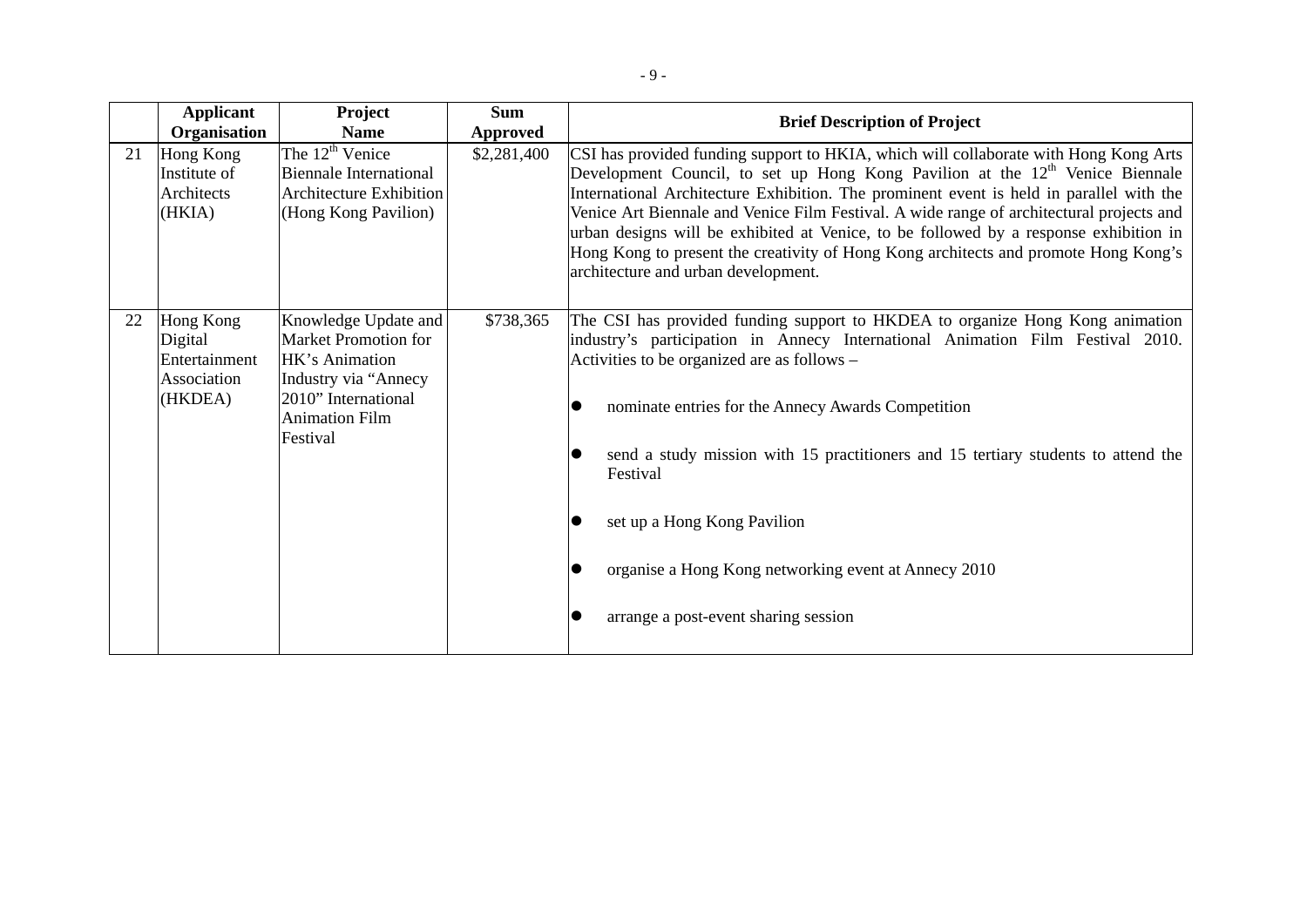|    | <b>Applicant</b><br>Organisation                                | Project<br><b>Name</b>     | <b>Sum</b><br><b>Approved</b> | <b>Brief Description of Project</b>                                                                                                                                                                                                                                                                                                                                                                                                                                                                                                                                                                                                                                                                                                                                          |
|----|-----------------------------------------------------------------|----------------------------|-------------------------------|------------------------------------------------------------------------------------------------------------------------------------------------------------------------------------------------------------------------------------------------------------------------------------------------------------------------------------------------------------------------------------------------------------------------------------------------------------------------------------------------------------------------------------------------------------------------------------------------------------------------------------------------------------------------------------------------------------------------------------------------------------------------------|
| 23 | Hong Kong<br>Institute of<br>Contemporary<br>Culture<br>(HKICC) | Make a Difference<br>Award | \$367,000                     | The CSI has provided funding support to HKICC to organise the Make A Difference<br>Award to $-$<br>encourage young people to make a difference – economically, socially, culturally<br>and/or environmentally;<br>promote creativity and innovation to solve problems and also to identify<br>opportunities through multi-disciplinary collaboration;<br>enable successful change makers to attain a higher level of achievements;<br>champion and reward young creative role models; and<br>brand Hong Kong as a creativity and innovation champion.<br>There would be two categories of the Award – students and young working adults. It<br>would be open to all young people aged 35 or below and below 30 at the time they<br>launched their ventures in various areas. |
|    |                                                                 | <b>Total Approved Sum</b>  | \$43,079,088                  |                                                                                                                                                                                                                                                                                                                                                                                                                                                                                                                                                                                                                                                                                                                                                                              |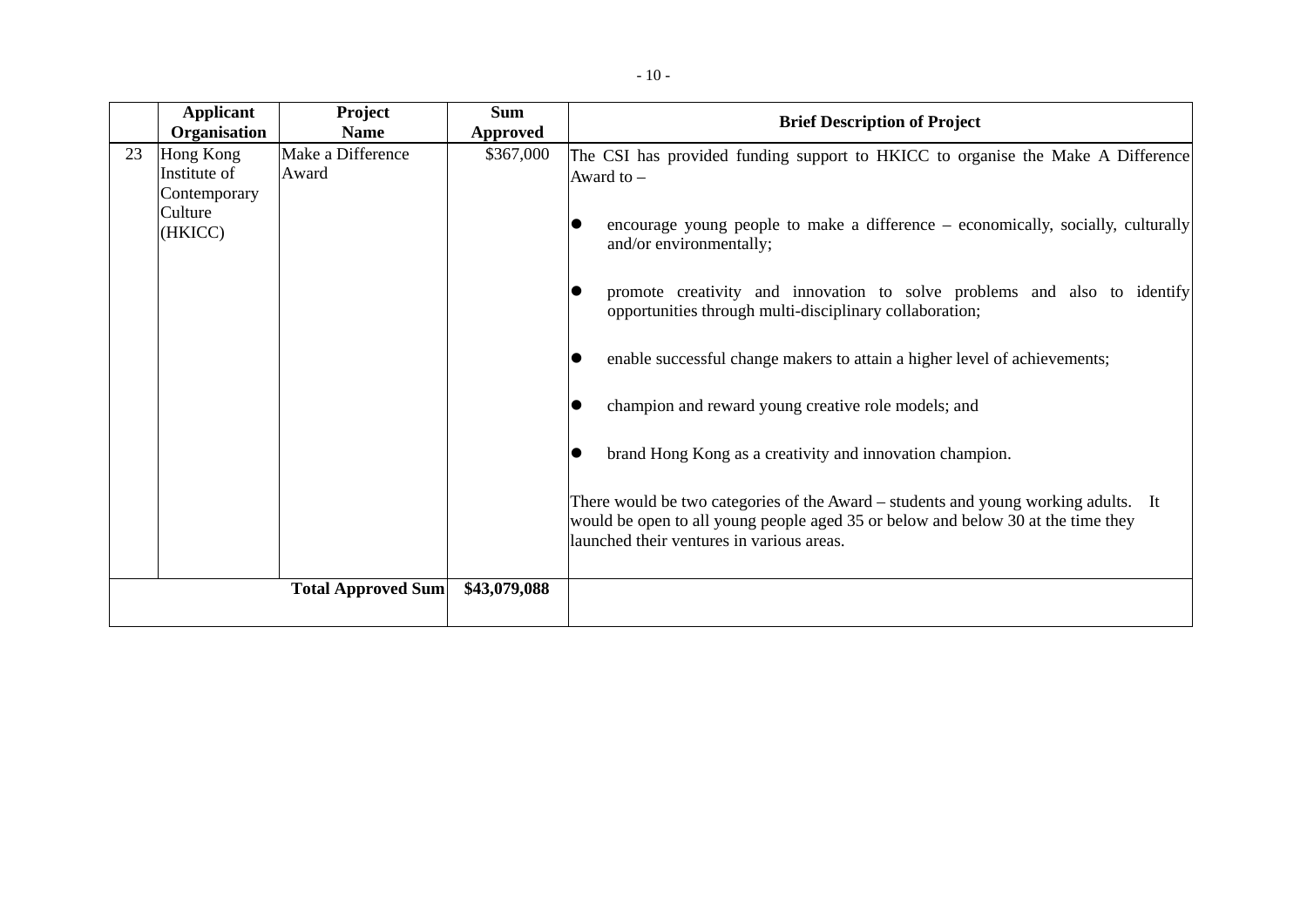# **Annual Calendar of Creative Events**

| <b>Event</b>                                                                                                                                                                                                                                                                                                                                                               | Organiser                                             |
|----------------------------------------------------------------------------------------------------------------------------------------------------------------------------------------------------------------------------------------------------------------------------------------------------------------------------------------------------------------------------|-------------------------------------------------------|
| <b>January</b>                                                                                                                                                                                                                                                                                                                                                             |                                                       |
| Make a Difference (MaD)<br>A three-day event of talks, workshops and activities<br>to develop youngsters' ability to use their creative<br>skills, ignite their entrepreneurial spirit and inspire<br>them to think big and international.                                                                                                                                 | Hong Kong Institute of<br><b>Contemporary Culture</b> |
| <b>HKTDC Hong Kong International Licensing Show</b><br>The Hong Kong International Licensing Show is the<br>largest of its kind in Asia, showcasing over 300<br>international trademarks and properties and matching<br>business opportunities for licensors, licensees and<br>licensing agents from around the world.                                                     | Hong Kong Trade<br>Development Council<br>(HKTDC)     |
| <b>Premier Asian Licensing Awards</b><br>Co-organised by HKTDC and LIMA (International<br>Licensing Industry Merchandisers' Association), the<br>Premier Asian Licensing Awards promote and<br>recognise the outstanding achievements of licensing<br>companies on the development, launch and<br>promotion of licensed properties and trademarks in<br>the Asian markets. | <b>HKTDC</b>                                          |
| <b>HKTDC Hong Kong Fashion Week for Fall / Winter</b><br><b>HKTDC Hong Kong Fashion Week for Fall/Winter,</b><br>the biggest fashion event in Asia, is the most<br>important regional trading hub for the industry. In<br>2010 the fair hosted over 1,700 exhibitors and drew<br>more than 21,000 buyers.                                                                  | <b>HKTDC</b>                                          |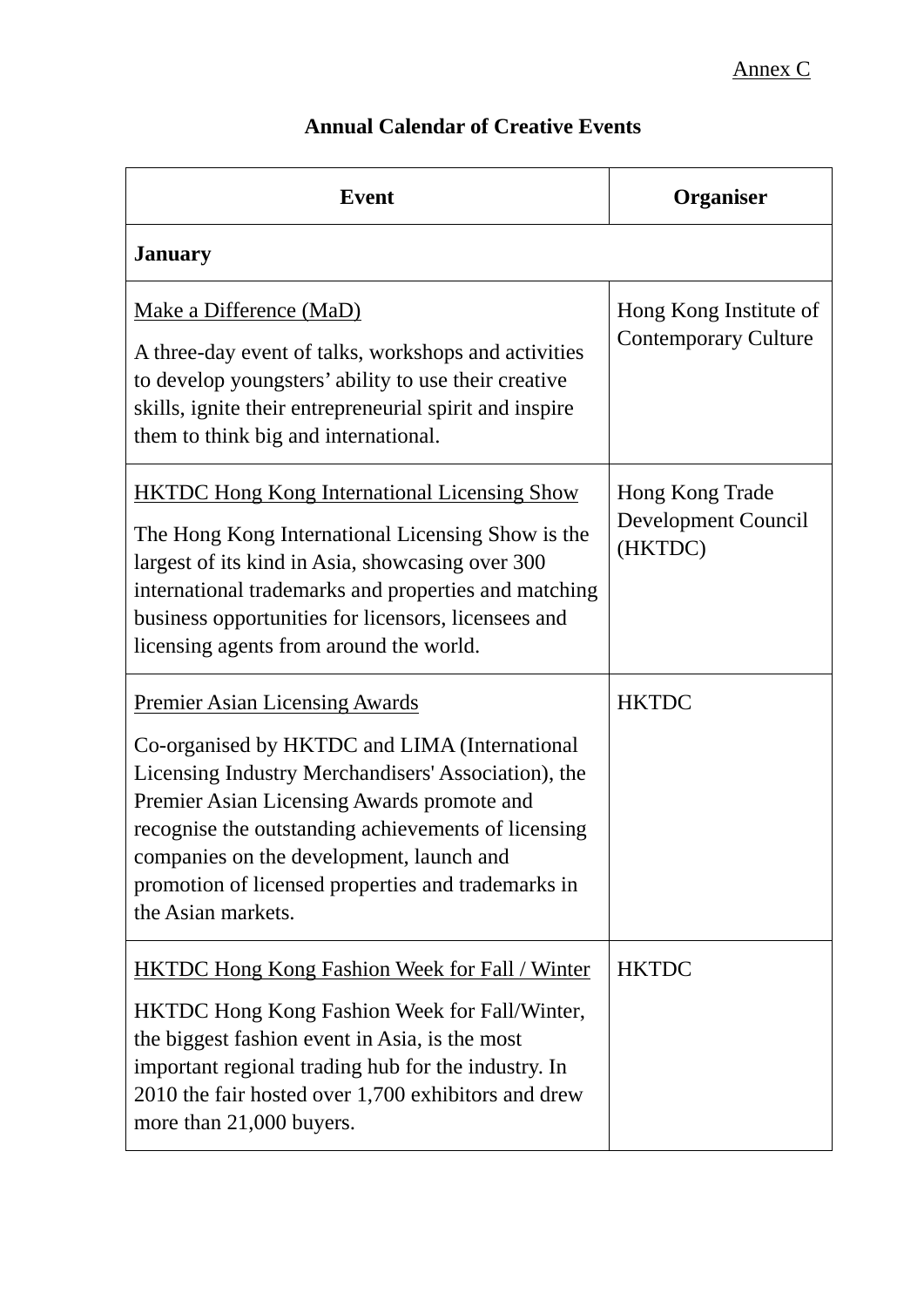| <b>Event</b>                                                                                                                                                                                                                                                                                                                                                                                                                                                                           | Organiser                                                                     |
|----------------------------------------------------------------------------------------------------------------------------------------------------------------------------------------------------------------------------------------------------------------------------------------------------------------------------------------------------------------------------------------------------------------------------------------------------------------------------------------|-------------------------------------------------------------------------------|
| <b>HKTDC World Boutique, Hong Kong</b>                                                                                                                                                                                                                                                                                                                                                                                                                                                 | <b>HKTDC</b>                                                                  |
| HKTDC World Boutique, Hong Kong is the shop<br>window in Asia for top fashion brands. This exciting<br>show is where big names come together to do<br>business. It is Asia's fashion hub, from which the<br>latest trends radiate out through the region.                                                                                                                                                                                                                              |                                                                               |
| <b>March</b>                                                                                                                                                                                                                                                                                                                                                                                                                                                                           |                                                                               |
| <b>Fashion World Talent Awards</b><br>A competition combining three creative areas <i>i.e.</i><br>fashion design, image styling and fashion<br>photography to discover new generation fashion<br>talent for further grooming. It has the potential to<br>develop into an annual signature event.                                                                                                                                                                                       | Hong Kong Apparel<br>Society                                                  |
| <b>Entertainment Expo</b><br>Entertainment Expo Hong Kong brings together key<br>events in Hong Kong's entertainment calendar for<br>film, television, digital entertainment, music and<br>other cutting-edge elements. The month-long Expo<br>provides a platform of spectacular events for<br>business deals, screenings, recognition of industry<br>excellence and entertainment. It attracts key industry<br>players from across the region to carry out exchange<br>in Hong Kong. | <b>HKTDC</b>                                                                  |
| Hong Kong International Film Festival (HKIFF)<br>One of Asia's premier film festivals, the HKIFF<br>attracts filmmakers, film professionals and film<br>lovers from around the world. Screening over 250<br>titles from more than 50 countries and regions in 11<br>venues, the festival held in March this year attracted<br>patronage of more than 580 000.                                                                                                                          | Hong Kong<br><b>International Film</b><br><b>Festival Society</b><br>(HKIFFS) |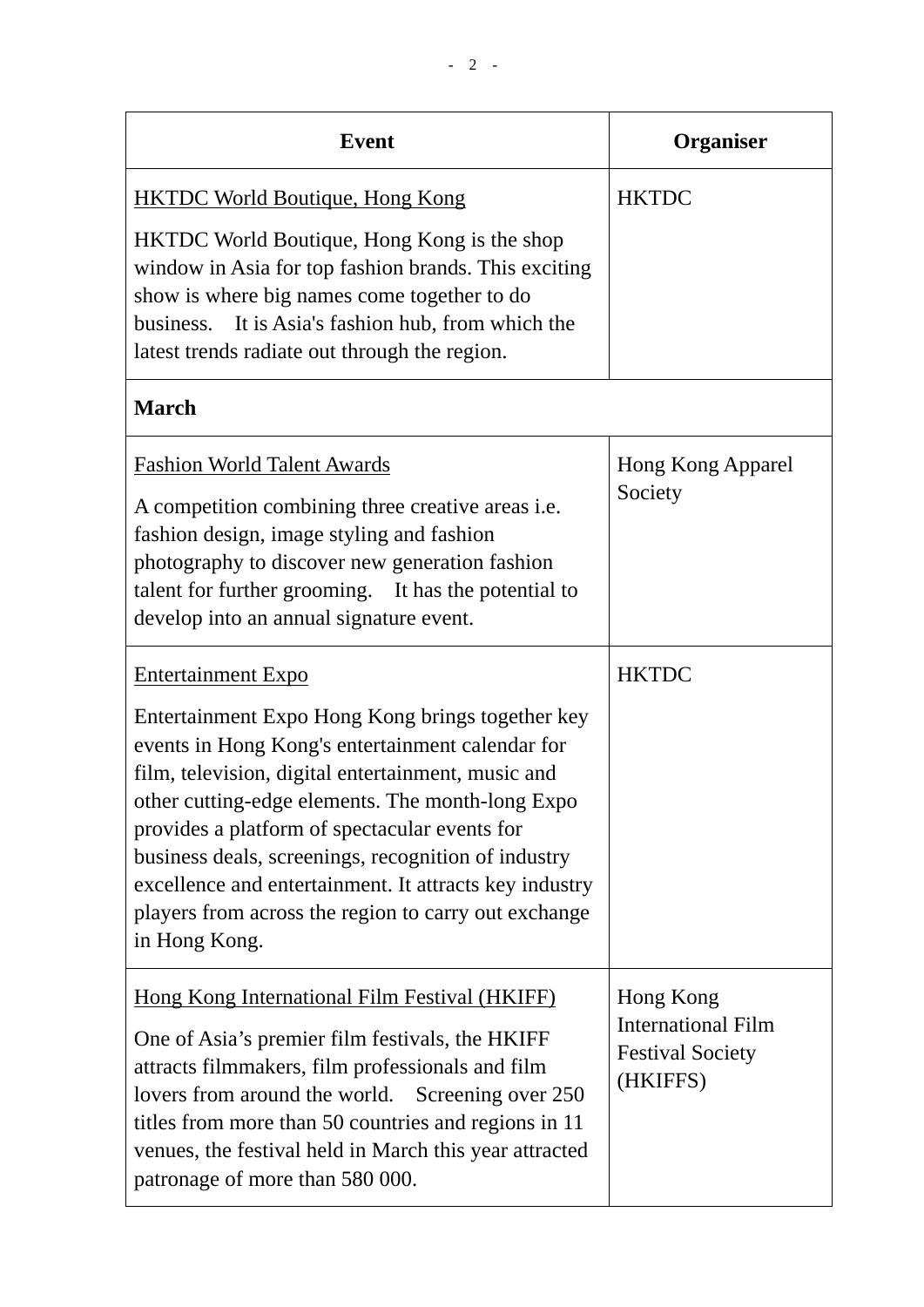| <b>Event</b>                                                                                                                                                                                                                                                                                                                                                                                                    | Organiser                                                                     |
|-----------------------------------------------------------------------------------------------------------------------------------------------------------------------------------------------------------------------------------------------------------------------------------------------------------------------------------------------------------------------------------------------------------------|-------------------------------------------------------------------------------|
| <b>HKTDC Hong Kong International Film &amp; TV</b><br>Market (FILMART)                                                                                                                                                                                                                                                                                                                                          | <b>HKTDC</b>                                                                  |
| FILMART is the premier film industry event in Asia<br>and one of the world's leading events of its kind.<br>Renowned producers, distributors, investors and<br>professionals from around the world use FILMART<br>to launch promotions, network with key industry<br>players and negotiate deals. The 2010 edition<br>attracted over 540 exhibitors and nearly 5,000<br>visitors from 51 countries and regions. |                                                                               |
| <b>Asian Film Awards (AFA)</b>                                                                                                                                                                                                                                                                                                                                                                                  | <b>HKIFFS</b>                                                                 |
| The AFA honours outstanding achievement in Asian<br>movie industry. A jury panel of international<br>industry professionals selects the award winners each<br>year.                                                                                                                                                                                                                                             |                                                                               |
| <u> Hong Kong – Asia Film Financing Forum (HAF)</u>                                                                                                                                                                                                                                                                                                                                                             | <b>HKIFFS</b>                                                                 |
| HAF is one of the most important film-financing<br>events in Asia. HAF brings together Asian<br>filmmakers and their film projects with top film<br>financiers, producers, investors, distributors and<br>buyers.                                                                                                                                                                                               |                                                                               |
| <b>Hong Kong Music Fair</b>                                                                                                                                                                                                                                                                                                                                                                                     | HKTDC/<br>International                                                       |
| The Hong Kong Music Fair has been the Asian music<br>industry's premier event for launching promotions,<br>exchanging ideas, negotiating business deals and<br>networking.                                                                                                                                                                                                                                      | Federation of the<br>Phonographic Industry<br>(Hong Kong Group)<br>Ltd (IFPI) |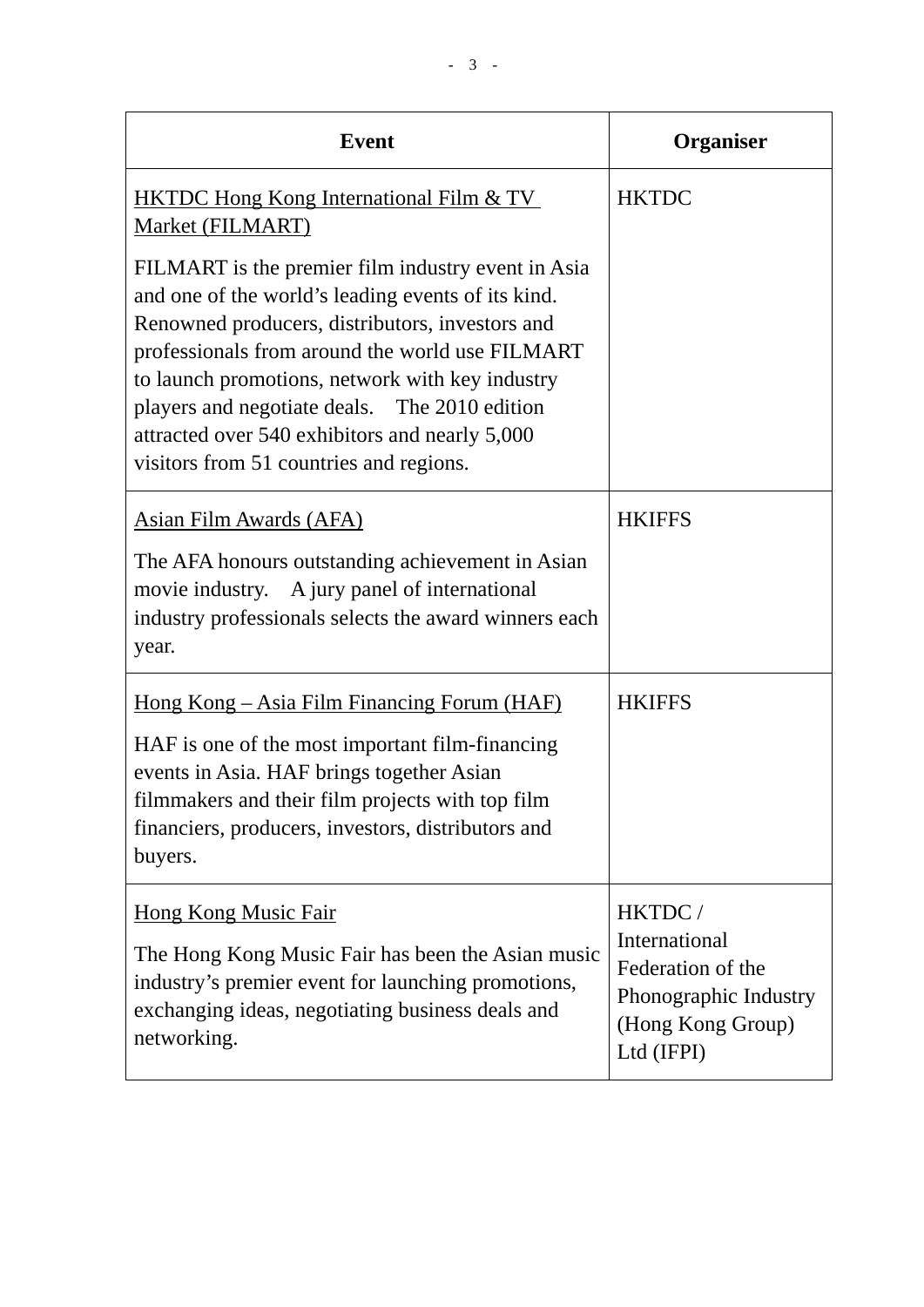| <b>Event</b>                                                                                                                                                                                                                                                                                 | Organiser                                   |
|----------------------------------------------------------------------------------------------------------------------------------------------------------------------------------------------------------------------------------------------------------------------------------------------|---------------------------------------------|
| Digital Entertainment Leadership Forum (DELF)<br>DELF links Hong Kong's digital creators with their<br>global counterparts, offering industry professionals<br>the opportunity to exchange ideas, share experiences<br>and work together to take digital entertainment to the<br>next level. | Cyberport                                   |
| April                                                                                                                                                                                                                                                                                        |                                             |
| Hong Kong Film Awards<br>The Hong Kong Film Awards promotes Hong Kong<br>film, recognises outstanding achievement, and<br>encourages industry excellence. The awards, voted<br>by hundreds of industry professionals, is one of<br>Asia's leading film industry events.                      | Hong Kong Film<br><b>Awards Association</b> |
| Hong Kong Independent Short Film and Video<br>Awards (Ifva)<br>If va has been actively promoting innovative creative<br>media since 1995. In addition to supporting short<br>film, video and interactive media, Ifva also organises<br>pre- and post-award activities to enhance public      | Hong Kong Arts<br>Centre                    |
| awareness of creative media and encourage media<br>interaction.                                                                                                                                                                                                                              |                                             |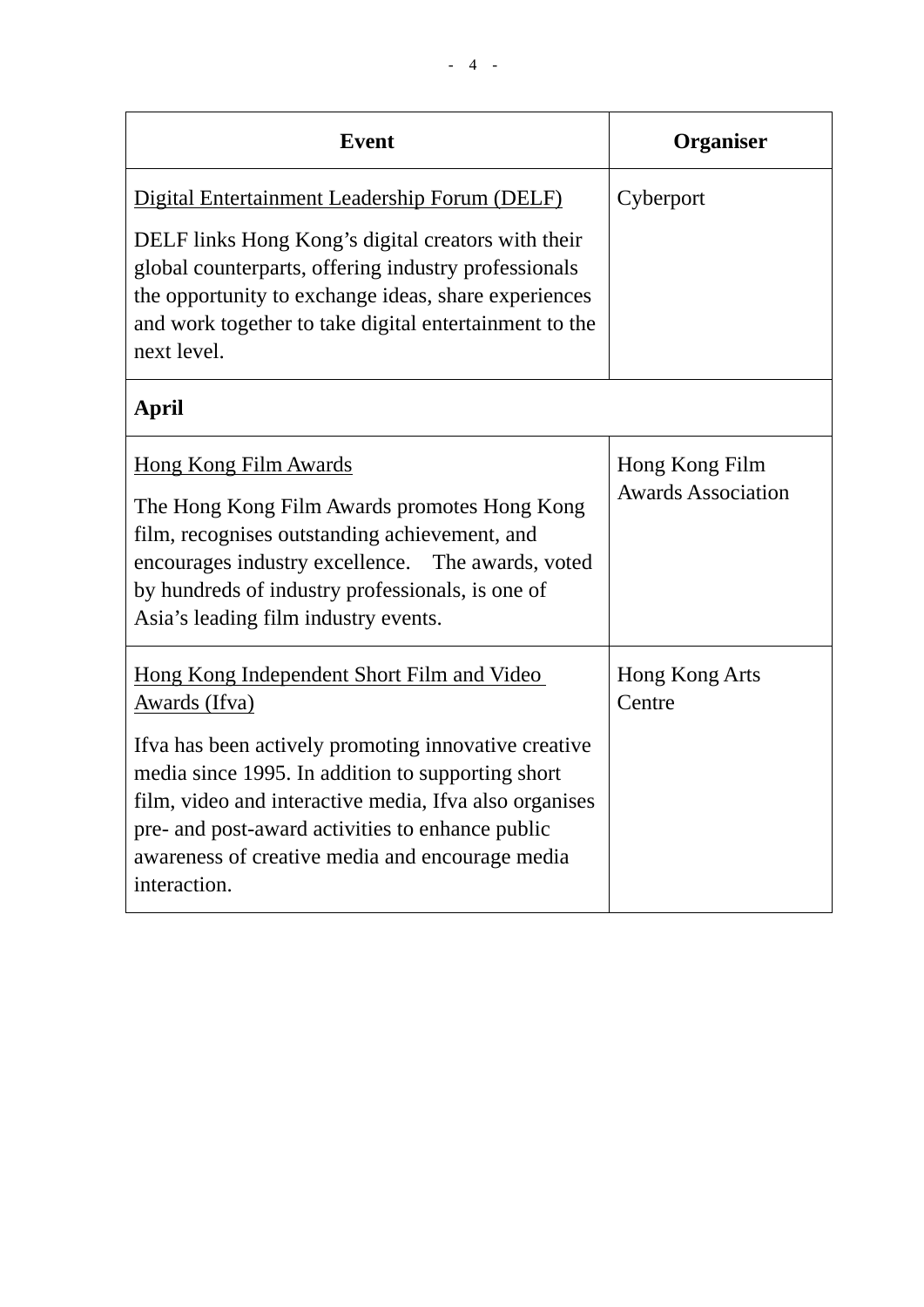| <b>Event</b>                                                                                                                                                                                                                                                                                                                                                                                                                                                   | Organiser                            |
|----------------------------------------------------------------------------------------------------------------------------------------------------------------------------------------------------------------------------------------------------------------------------------------------------------------------------------------------------------------------------------------------------------------------------------------------------------------|--------------------------------------|
| <b>IFPI Hong Kong Top Sales Music Award</b>                                                                                                                                                                                                                                                                                                                                                                                                                    | <b>IFPI</b>                          |
| The only one of its kind, the IFPI HONG KONG Top<br>Sales Award is based entirely on audited sales by<br>local, regional and international artists and producers<br>in Hong Kong. The award is to merit top sales<br>achievements by recording artistes, with the<br>emphasis on introducing new artistes to the scene.<br><b>IFPI HONG KONG Top Sales Award targets Chinese</b><br>communities all over the world via TV, radio and the<br>Internet           |                                      |
| <b>HKTDC</b> International ICT Expo                                                                                                                                                                                                                                                                                                                                                                                                                            | <b>HKTDC</b>                         |
| International ICT Expo, which brings together 585<br>information technology suppliers and software<br>applications developers from 20 countries and<br>regions, including new exhibitors from the<br>Netherlands and the UAE. ICT Expo includes seven<br>thematic zones: Enterprise Solutions, Network &<br>Mobility, Digital Living & Multimedia, Home-grown<br>Innovations, IT Outsourcing, E-Logistics & Retail<br>Technologies and Trade Related Services. |                                      |
| <b>HKIA Annual Awards</b><br>The HKIA Annual Awards is organised every year to<br>give recognition to outstanding architecture designed<br>by Hong Kong architects. The award was<br>established in 1965 and has been well recognised as<br>the most important architectural award in Hong<br>Kong.                                                                                                                                                            | Hong Kong Institute of<br>Architects |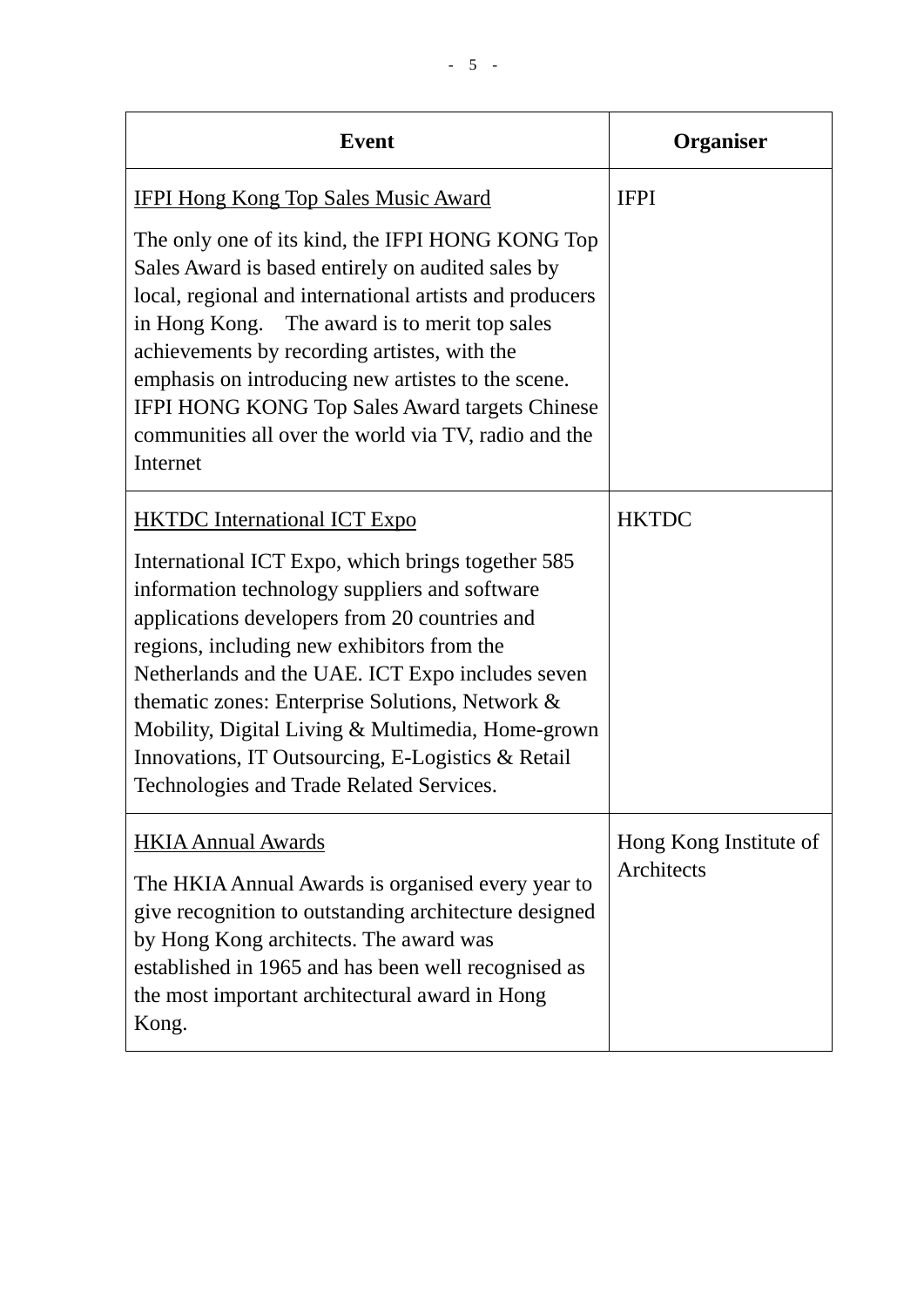| <b>Event</b>                                                                                                                                                                                                                                                                                                                                                                                                                                                                                           | <b>Organiser</b>                  |
|--------------------------------------------------------------------------------------------------------------------------------------------------------------------------------------------------------------------------------------------------------------------------------------------------------------------------------------------------------------------------------------------------------------------------------------------------------------------------------------------------------|-----------------------------------|
| June                                                                                                                                                                                                                                                                                                                                                                                                                                                                                                   |                                   |
| <b>Reinventing with Design (ReD)</b><br>A strategic platform that helps local industries and<br>designers stay ahead of shifting demands through an<br>intense programme. ReD comprises conference,<br>seminars, workshops, forums, and networking<br>luncheon.                                                                                                                                                                                                                                        | Hong Kong Design<br>Centre (HKDC) |
| July                                                                                                                                                                                                                                                                                                                                                                                                                                                                                                   |                                   |
| <b>HKTDC Hong Kong Fashion Week for Spring</b><br>Summer                                                                                                                                                                                                                                                                                                                                                                                                                                               | <b>HKTDC</b>                      |
| Entering its 17th year, HKTDC Hong Kong Fashion<br>Week for Spring/Summer has evolved into one of the<br>world's biggest and most glamorous fashion industry<br>events of its kind. Each year, leading designers and<br>suppliers from the Asia-Pacific region and around the<br>world gather to connect with the most influential<br>trade buyers in the industry through Fashion Week.<br>The Spring/Summer 2010 edition boasted an<br>impressive 1,164 exhibitors from 24 countries and<br>regions. |                                   |
| <b>HKTDC Hong Kong Book Fair</b>                                                                                                                                                                                                                                                                                                                                                                                                                                                                       | <b>HKTDC</b>                      |
| A week-long cultural exchange platform comprising<br>exhibition and a series of cultural events that<br>provides the public with a cultural feast while<br>allowing the publication sectors from the mainland,<br>Taiwan and Hong Kong to meet and exchange ideas.<br>In 2009, the fair attracted patronage of over 900 000<br>and 504 exhibitors from 20 countries and regions.                                                                                                                       |                                   |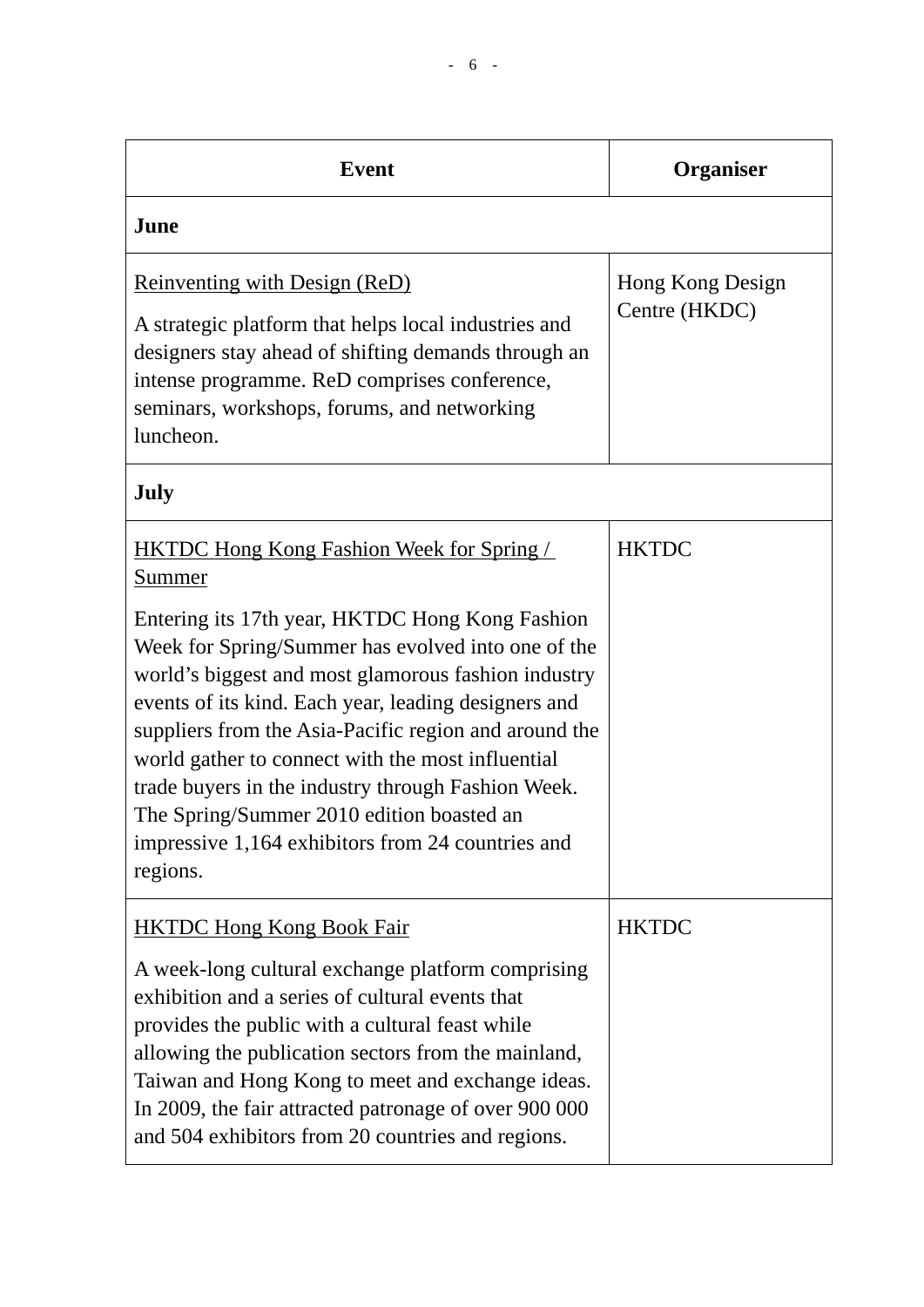| <b>Event</b>                                                                                                                                                                                                                                                                                                                  | <b>Organiser</b>                                                          |
|-------------------------------------------------------------------------------------------------------------------------------------------------------------------------------------------------------------------------------------------------------------------------------------------------------------------------------|---------------------------------------------------------------------------|
| <b>August</b>                                                                                                                                                                                                                                                                                                                 |                                                                           |
| <b>Animation Comic Game Hong Kong (ACGHK)</b><br>A four-day festival comprising exhibition and a<br>series of events to promote animation, comic and<br>games developed in the region as well as by<br>international publishers and developers. The 2009<br>edition of the event attracted patronage of more than<br>600 000. | Tung Tak Enterprises /<br>Hong Kong Comics<br>and Animation<br>Federation |
| <b>November</b>                                                                                                                                                                                                                                                                                                               |                                                                           |
| <b>Kam Fan Awards</b><br>An annual award to recognise the best advertising<br>works and the brightest advertising talent in the year.<br>Awards are given for the Print, Broadcast, Ambience,<br>Interactive & Direct, Media, and Integrated<br>categories.                                                                   | Association of<br><b>Accredited Advertising</b><br>Agencies (HK4As)       |
| <b>Cyberport Venture Capital Forum</b><br>A two-day event with forum, workshops and side<br>events to connect local entrepreneurs in the ICT,<br>digital media and creative industries with investors to<br>explore how to start up and develop sustainable<br>creative businesses.                                           | Cyberport                                                                 |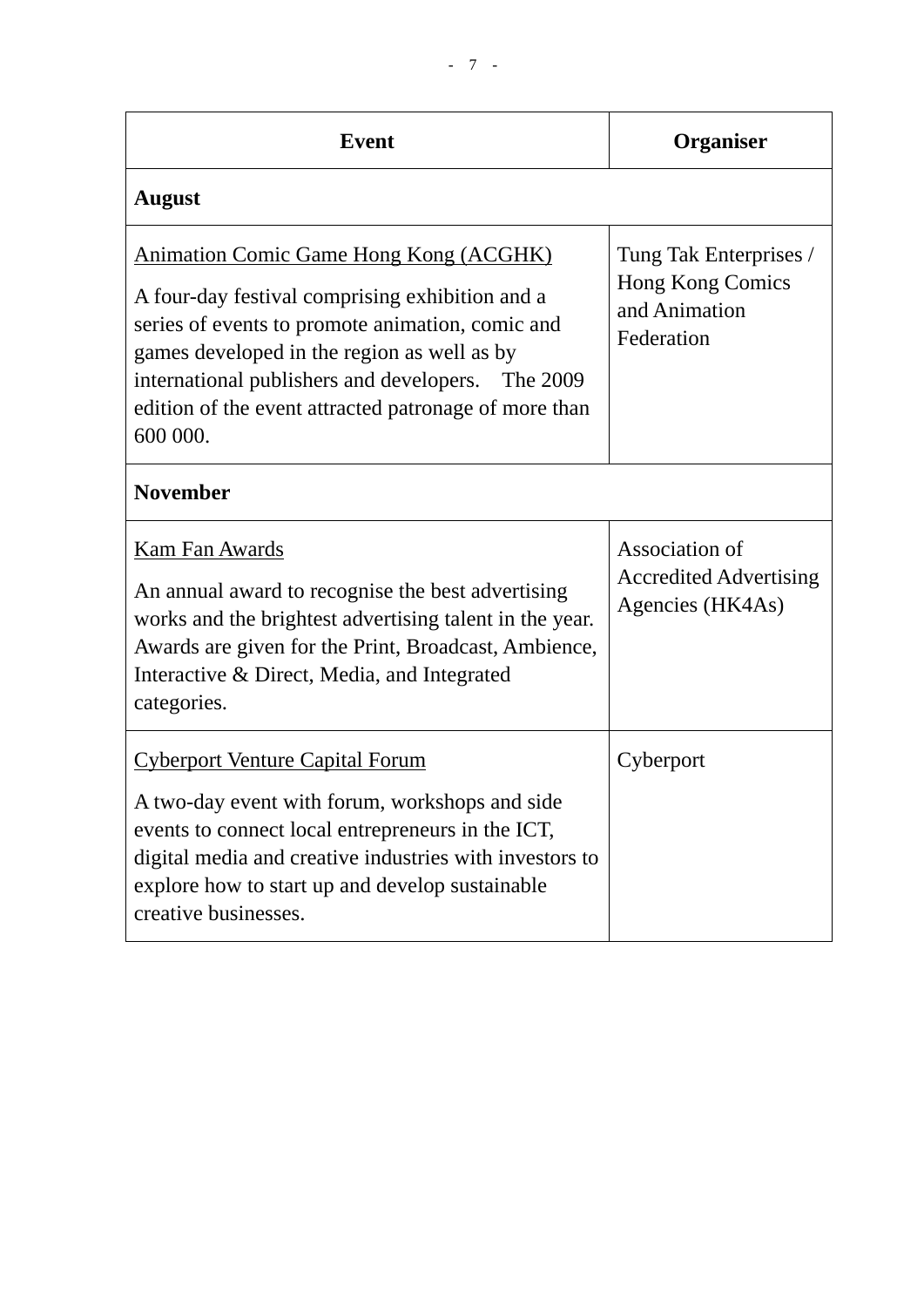| <b>Event</b>                                                                                                                                                                                                                                                                                                                                                                                                                                                                                                              | Organiser    |  |
|---------------------------------------------------------------------------------------------------------------------------------------------------------------------------------------------------------------------------------------------------------------------------------------------------------------------------------------------------------------------------------------------------------------------------------------------------------------------------------------------------------------------------|--------------|--|
| <b>December</b>                                                                                                                                                                                                                                                                                                                                                                                                                                                                                                           |              |  |
| Business of Design Week (BoDW)<br>One of the most significant events in the<br>international design calendar, the BoDW is Asia's<br>leading annual event on design, innovation and<br>brands.<br>The event features the BoDW Forum, the<br>most significant platform for designers and business<br>leaders to exchange ideas, and the HKDC Annual<br>Awards Gala Dinner – a glittering event which is<br>regarded as the highlight of the week, as well as a<br>series of side events focusing on design and<br>branding. | <b>HKDC</b>  |  |
| <b>HKTDC</b> Inno Design Tech (IDT) Expo<br>A three-day event comprising exhibition, seminars<br>and forums that acts as a platform for developing<br>business opportunities for design and technology<br>The 2009 IDT Expo attracted more than<br>sectors.<br>340 exhibitors from Hong Kong, the Mainland,<br>France, Japan, Korea, Malaysia, the Netherlands,<br>Spain and Taiwan.                                                                                                                                      | <b>HKTDC</b> |  |